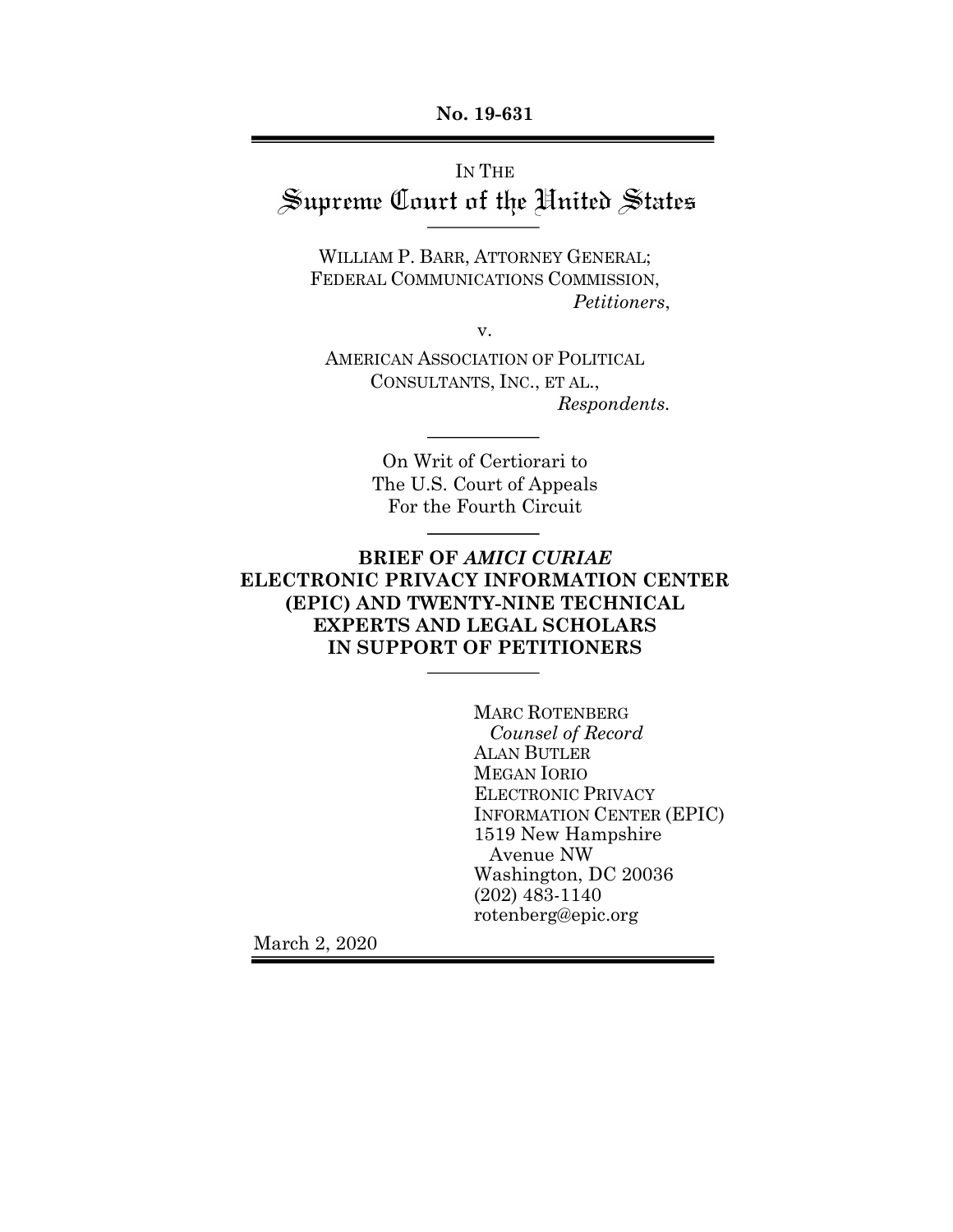## **TABLE OF CONTENTS**

| INTEREST OF THE AMICI CURIAE  1 |                                      |                                                                                                |  |  |  |
|---------------------------------|--------------------------------------|------------------------------------------------------------------------------------------------|--|--|--|
|                                 |                                      |                                                                                                |  |  |  |
|                                 |                                      |                                                                                                |  |  |  |
| I.                              | The TCPA protects important consumer |                                                                                                |  |  |  |
|                                 | A.                                   | Congress enacted the TCPA to<br>protect against the nuisance of<br>unwanted automated calls. 9 |  |  |  |
|                                 | <b>B.</b>                            | Widespread adoption of cell phones<br>has made robocalls more invasive                         |  |  |  |
|                                 | C.                                   | As technology progresses, the harm<br>from robocalls will only get worse16                     |  |  |  |
| Н.                              |                                      | Privacy statutes with narrowly drawn ex-<br>emptions do not violate the First Amend-           |  |  |  |
| Ш                               |                                      | If the government-debt exemption is found<br>unconstitutional, the exemption should be         |  |  |  |
|                                 |                                      |                                                                                                |  |  |  |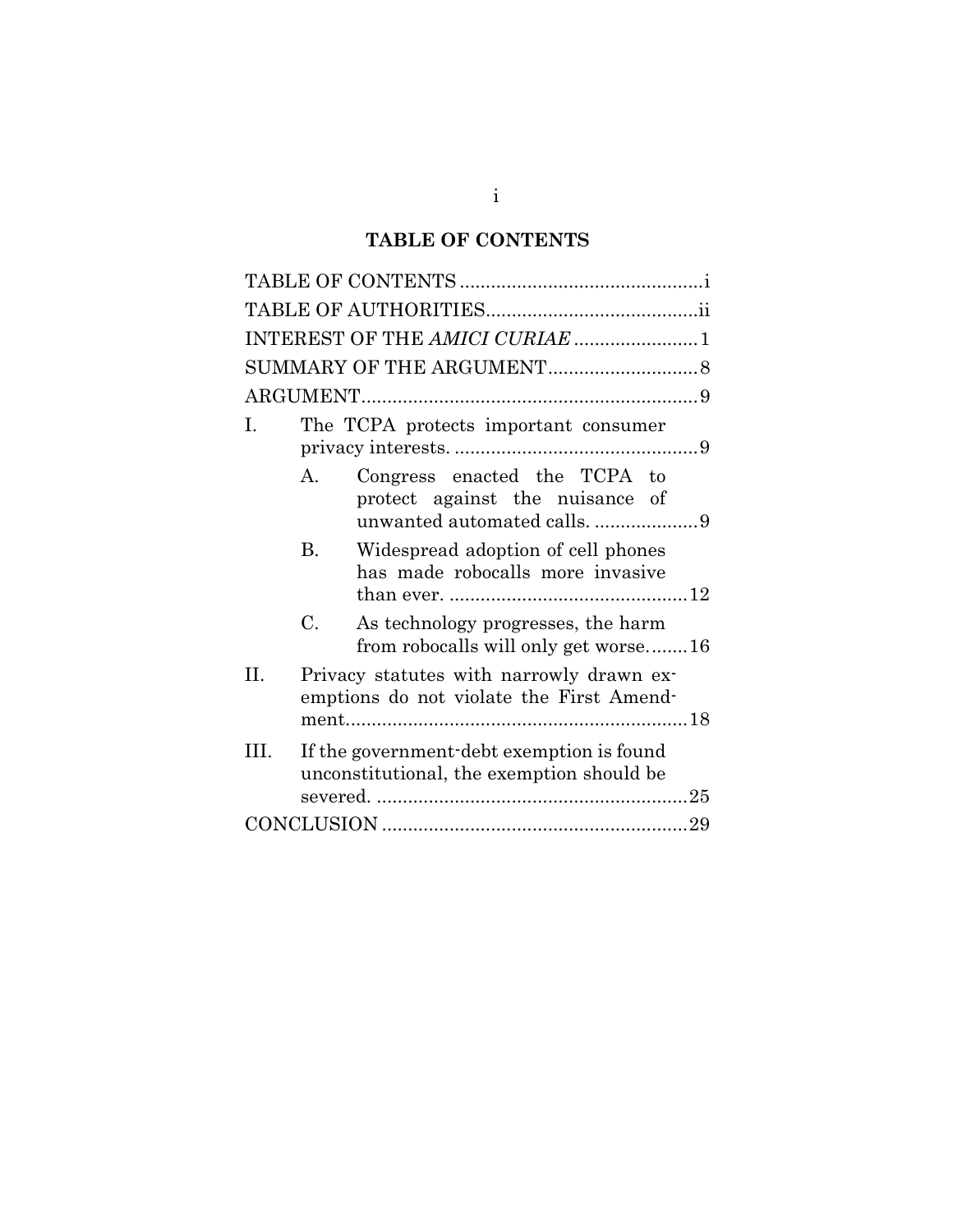## **TABLE OF AUTHORITIES**

## **CASES**

| <i>Abbas v. Selling Source, LLC, No.</i> 09-cv-3413, |
|------------------------------------------------------|
| 2009 WL 4884471 (N.D. Ill. Dec. 14, 2009) 28         |
| Alaska Airlines, Inc. v. Brock,                      |
|                                                      |
| Ark. Writers' Project, Inc. v. Ragland,              |
|                                                      |
| Bartnicki v. Vopper,                                 |
|                                                      |
| City of Cincinnati v. Discovery Network, Inc.,       |
|                                                      |
| Dahlstrom v. Sun-Times Media, LLC,                   |
| 777 F.3d 937 (7th Cir.), cert. denied, 136 S. Ct.    |
|                                                      |
| Duguid v. Facebook, Inc.,                            |
| 926 F.3d 1146 (9th Cir. 2019), petition for cert.    |
| <i>pending</i> , No. 19-511 (filed Oct. 17, 2019) 27 |
| FCC v. Pacifica Found.,                              |
|                                                      |
| Florida Bar v. Went For It, Inc.,                    |
|                                                      |
| Free Enter. Fund v. Pub. Co. Accounting              |
| Oversight Bd.,                                       |
|                                                      |
| Frisby v. Schultz,                                   |
|                                                      |
| Gallion v. United States,                            |
| 772 Fed. App'x. 604 (9th Cir. 2019), petition        |
| for cert. pending, No. 19-575 (filed Nov. 1,         |
|                                                      |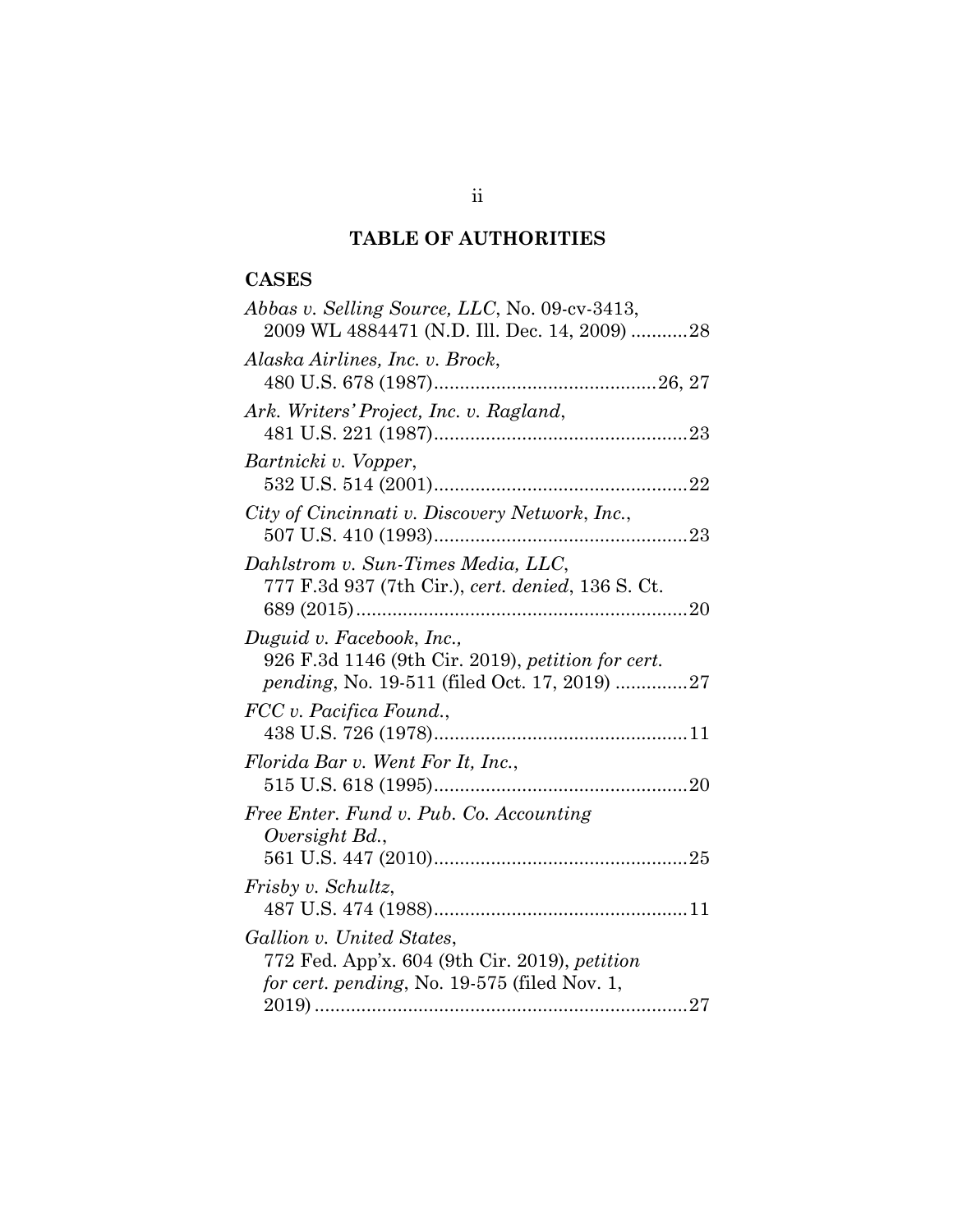| Gomez v. Campbell-Ewald Co.,                    |  |
|-------------------------------------------------|--|
| 768 F.3d 871 (9th Cir. 2014), aff'd on other    |  |
|                                                 |  |
| Greater New Orleans Broad. Ass'n v. United      |  |
| States,                                         |  |
|                                                 |  |
| King v. Gen. Info. Servs., Inc.,                |  |
|                                                 |  |
| Mainstream Mktg. Servs., Inc. v. FTC, 358 F.3d  |  |
| 1228 (10th Cir.), cert. denied, 543 U.S. 812    |  |
|                                                 |  |
| Margulis v. P & M Consulting, Inc.,             |  |
|                                                 |  |
| Maryland v. Universal Elections,                |  |
|                                                 |  |
| Maryland v. Universal Elections, Inc.,          |  |
|                                                 |  |
|                                                 |  |
| Metromedia, Inc. v. City of San Diego,          |  |
|                                                 |  |
| Minneapolis Star & Tribune Co. v. Minn.         |  |
| Comm'r of Revenue,                              |  |
|                                                 |  |
| Missouri ex rel. Nixon v. Am. Blast Fax, Inc.,  |  |
| 323 F.3d 649 (8th Cir. 2003), cert. denied sub. |  |
| nom., Fax.com, Inc. v. Missouri ex rel. Nixon,  |  |
|                                                 |  |
| Moser v. FCC,                                   |  |
| 46 F.3d 970 (9th Cir.), cert. denied, 515 U.S.  |  |
|                                                 |  |
| Nat'l Cable & Telecomms. Ass'n v. FCC,          |  |
|                                                 |  |

# iii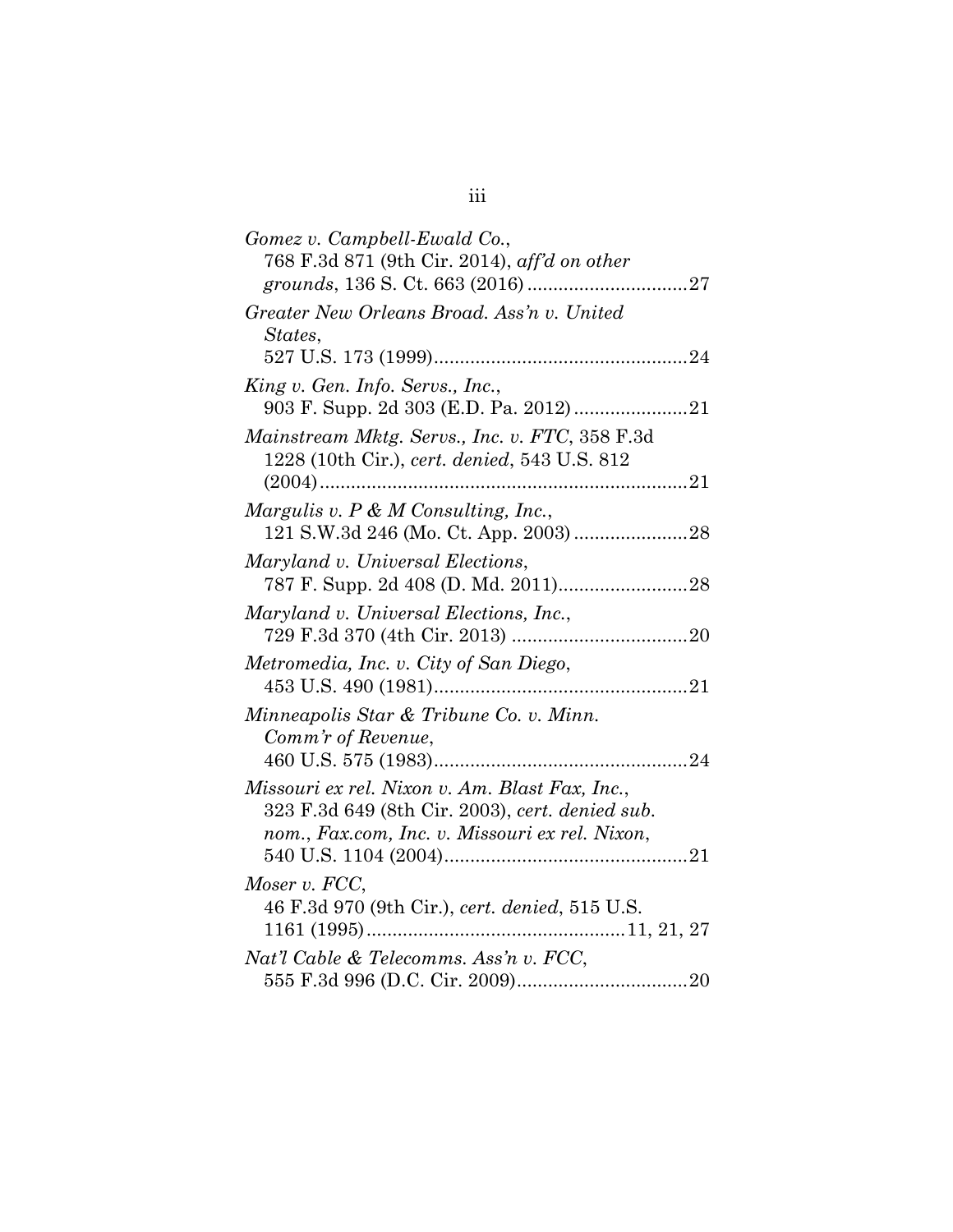| Reed v. Town of Gilbert,                                                                                   |
|------------------------------------------------------------------------------------------------------------|
| Riley v. California,                                                                                       |
| Sorrell v. IMS Health, Inc.,<br>564 U.S. 552 (2011)18, 19, 22, 23, 24, 25                                  |
| Strickler v. Bijora, Inc., No. 11-cv-3468,<br>2012 WL 5386089 (N.D. Ill. Oct. 30, 2012)28                  |
| Williams-Yulee v. Florida Bar,                                                                             |
| Woods v. Santander Consumer USA Inc., No. 14-<br>cv-02104,<br>2017 WL 1178003 (N.D. Ala. Mar. 30, 2017) 28 |
| Wreyford v. Citizens for Transp. Mobility, Inc.,                                                           |
| <b>STATUTES</b>                                                                                            |
| Communications Act of 1934, ch. 652, Tit. II, 48<br>Stat. 1070 (47 U.S.C. 201 et seq.):                    |
|                                                                                                            |
| Telephone Consumer Protection Act of 1991,<br>47 U.S.C. § 227:                                             |
|                                                                                                            |
|                                                                                                            |
|                                                                                                            |
|                                                                                                            |
|                                                                                                            |
|                                                                                                            |
|                                                                                                            |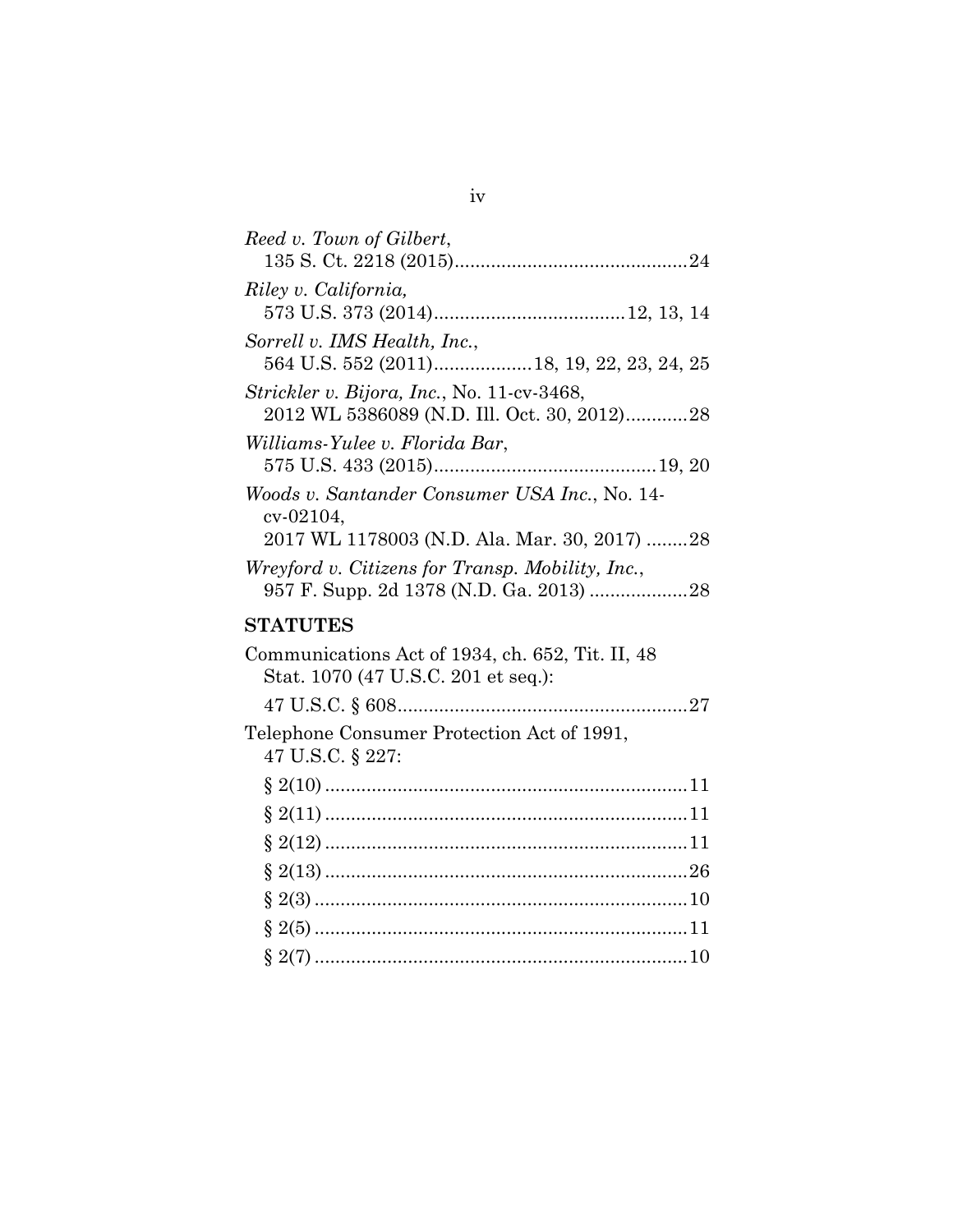## Telephone Robocall Abuse Criminal Enforcement and Deterrence ("TRACED") Act, Pub. L. 116-105, 133 Stat. 3274.............................16 **OTHER AUTHORITIES** 137 Cong. Rec. 16,205 (1991) (statement of Sen. Hollings)..................................................................12 137 Cong. Rec. 30,821 (1991) (statement of Sen. Hollings)..................................................................10 137 Cong. Rec. 9,840 (1991) (statement of Sen. Hollings)..................................................................10 *Abusive Robocalls and How We Can Stop Them: Hearing Before the Subcomm. on Com., Sci., and Transp.*, 116th Cong. (2018) ...........................17 All About the Message, LLC, Petition for Declaratory Ruling, CG Docket No. 02-278 (filed Mar. 31, 2017)................................................18 Anita L. Allen, *Unpopular Privacy: The Case for Government Mandates*, 32 Okla. City. U. L. Rev. 87 (2007)..........................................................10 CallFire, *Voice Broadcast* (2020) ...............................17 Consumer Reports, *What Have You Done in Response to Robocalls?* (Dec. 2018)........................14 CTIA, *Wireless Industry Survey* (2015).....................13 DialMyCalls, *iPhone and Android Mass Calling App* (2020) ...............................................................18 FCC, *Report on Robocalls* (2019)...............................15 FCC, *Statistics of Communications Common Carriers* 235 (2006/2007)........................................13 FTC, *National Do Not Call Registry Data Book for Fiscal Year 2019* (Oct. 2019).............................15

v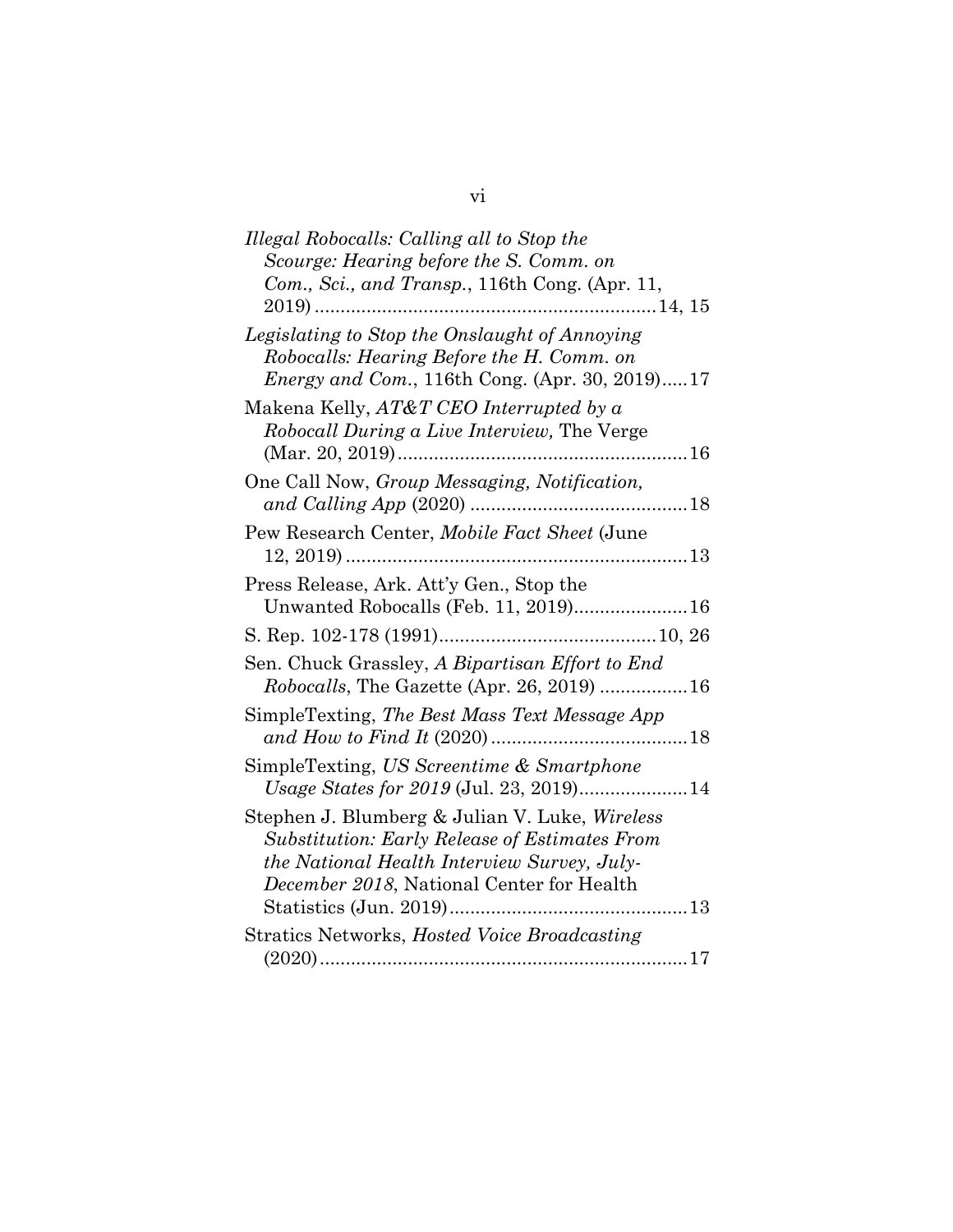| Stratics Networks, Ringless Voicemail Drops                                                |  |
|--------------------------------------------------------------------------------------------|--|
| Tara Siegel Bernard, Yes, It's Bad. Robocalls,<br>and Their Scams, Are Surging, N.Y. Times |  |
|                                                                                            |  |
| Tim Harper, Why Robocalls are Even Worse<br><i>Than You Thought, Consumer Reports (May</i> |  |
| YouMail, <i>Historical Robocalls by Time</i> (2020)13                                      |  |
| YouMail, Robocall Index: January 2020                                                      |  |
| YouMail, Top 100 Robocallers Nationwide in                                                 |  |

## vii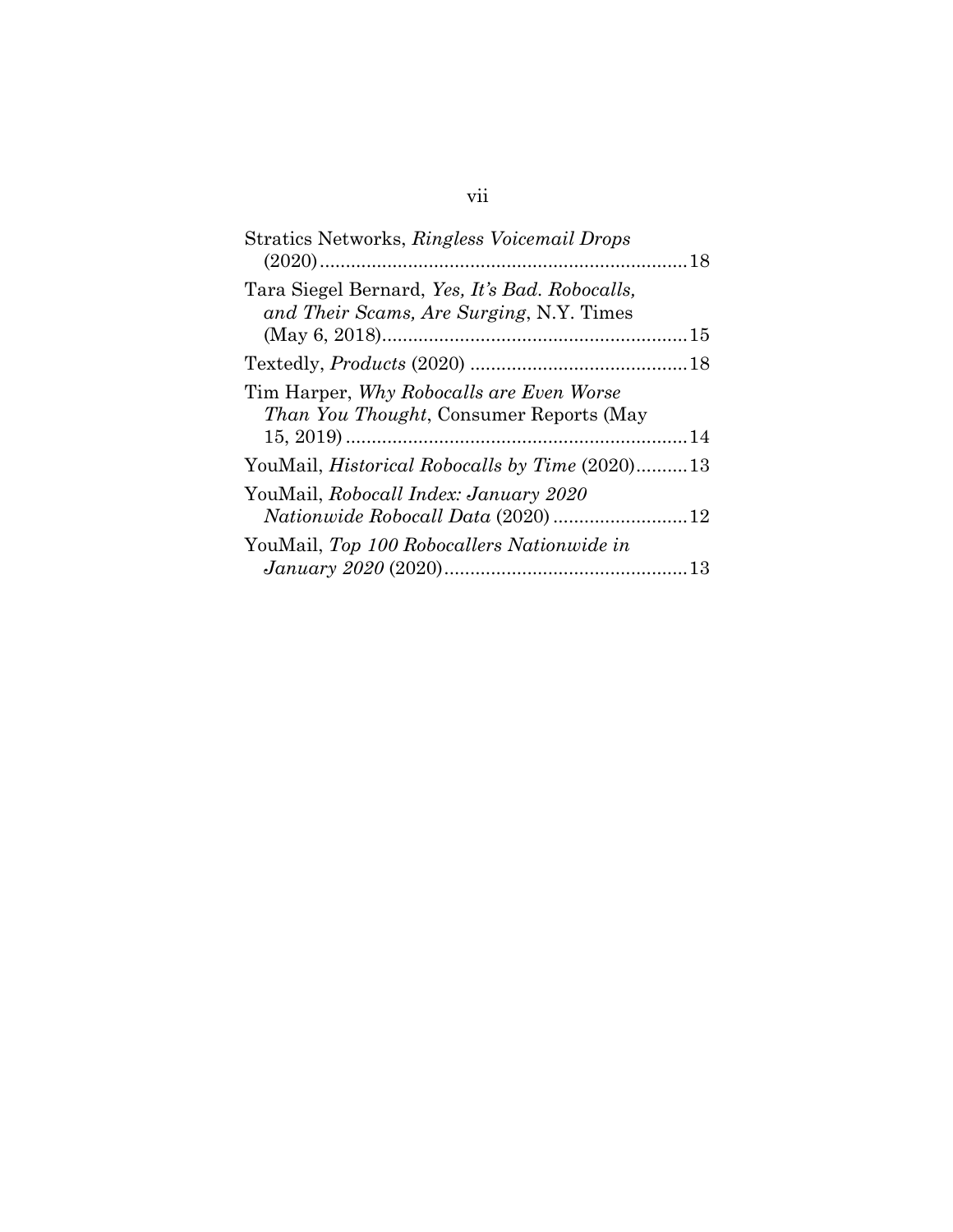#### **INTEREST OF THE** *AMICI CURIAE*

The Electronic Privacy Information Center (EPIC) is a public interest research center in Washington, D.C.1 EPIC was established in 1994 to focus public attention on emerging civil liberties issues, to promote government transparency, and to protect privacy, the First Amendment, and other constitutional values.

EPIC has filed several *amicus* briefs in this Court concerning the interpretation of consumer privacy statutes. *See, e.g.*, Brief for EPIC as *Amicus Curiae* Supporting Respondents, *PDR Network v. Carlton & Harris Chiropractic*, 139 S. Ct. 2051 (2019) (No. 17- 1705) (arguing that TCPA defendants should not be able to challenge FCC interpretations of the TCPA outside the review process Congress established); Brief for EPIC et al. as *Amici Curiae* Supporting Respondent, *United States v. Microsoft*, 138 S. Ct. 1186 (2018) (No. 17-2) (arguing that law enforcement access to personal data abroad must comply with international human rights norms); Brief for EPIC et al. as *Amici Curiae* Supporting Respondent, *Spokeo, Inc. v. Robins*, 136 S. Ct. 1540 (2016) (No. 13-1339) (arguing that violation of statutory privacy rights confers Article III standing); Brief of EPIC et al. as *Amici Curiae*  Supporting Petitioner, *Maracich v. Spears,* 570 U.S. 48 (2013) (No. 12-25) (arguing that the scope of the litigation exception to the Driver's Privacy Protection Act should be narrow); Brief of EPIC et al. as *Amici*

<sup>1</sup> Both parties consent to the filing of this brief. In accordance with Rule 37.6, the undersigned states that no monetary contributions were made for the preparation or submission of this brief, and this brief was not authored, in whole or in part, by counsel for a party.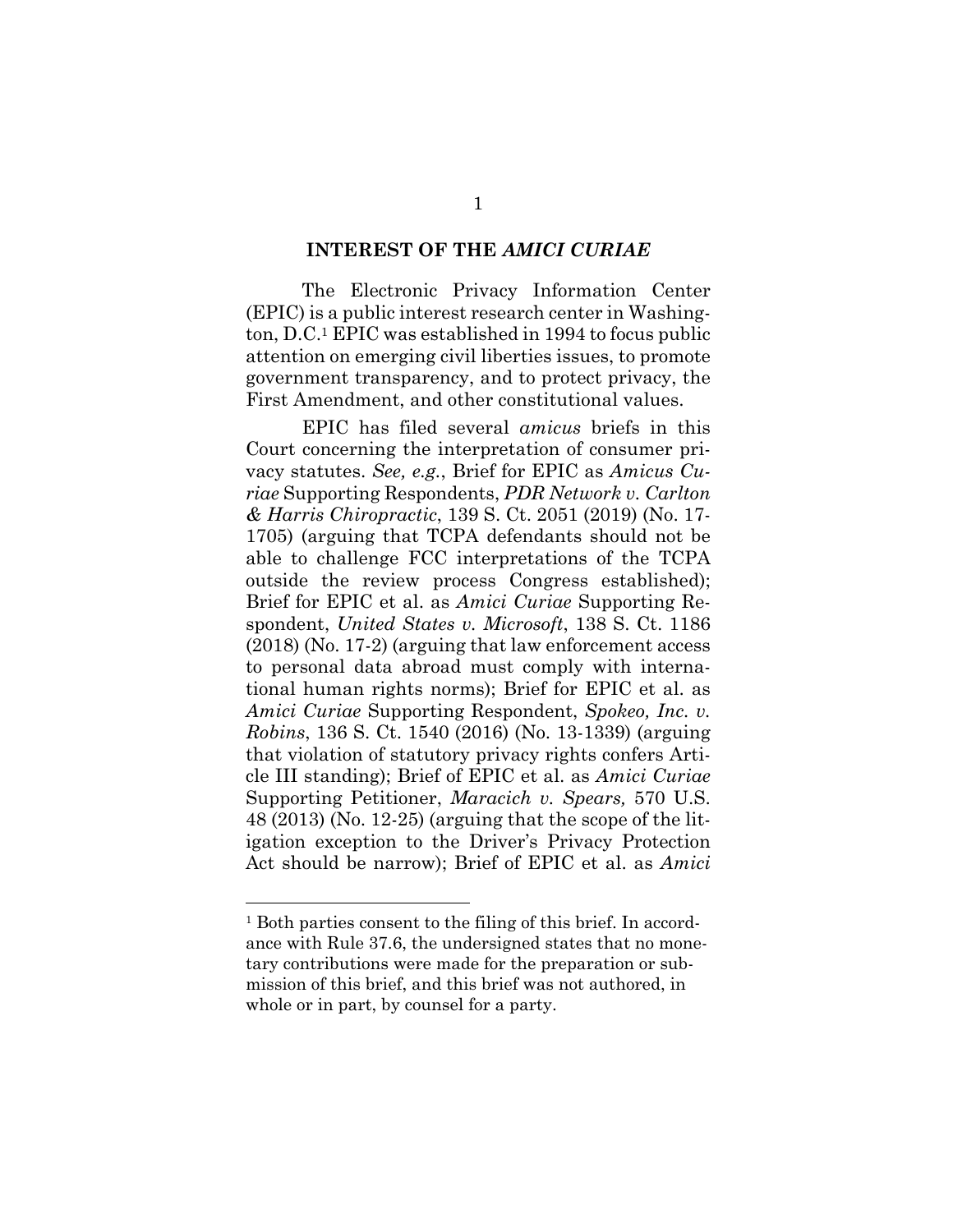*Curiae* Supporting Petitioners, *Sorrell v. IMS Health*, 564 U.S. 552 (2011) (No. 10-779) (arguing that a Vermont law restricting use of prescriber-identifying data protected patient privacy); Brief of EPIC as *Amicus Curiae* Supporting Petitioners, *Reno v. Condon*, 528 U.S. 141 (2000) (No. 98-1464) (arguing that the Driver Privacy Protection Act was consistent with constitutional principles of federalism).

EPIC also routinely participates as *amicus curiae* in federal cases concerning the Telephone Consumer Protection Act. Brief for EPIC & NCLC as *Amici Curiae* Supporting Appellant, *Gadelhak v. AT&T Services, Inc.,* No. 19-1738, 2020 WL 808270 (7th Cir. Feb. 19, 2020) (arguing that an autodialer need not produce or store random or sequential numbers); Brief for EPIC as *Amicus Curiae* Supporting Appellee, *Gallion v. United States*, 772 Fed. App'x. 604, 606 (9th Cir. 2019) (No. 18-55667) (arguing that the TCPA protects consumers against invasive business practices and does not violate the First Amendment); Brief for EPIC et al. as *Amici Curiae* Supporting Appellees, *ACA Int'l v. FCC*, 885 F.3d 687 (D.C. Cir. 2018) (No. 15-1211) (arguing that the TCPA prohibits invasive business practices and that the companies, not consumers, bear the burden of complying with the statute)

Additionally, EPIC has provided expert analysis to Congress on emerging consumer privacy issues concerning the misuse of telephone numbers. See, e.g., Telephone Advertising and Consumer Rights Act, H.R. 1304, Before the Subcomm. on Telecomms. and Fin. of the H. Comm. on Energy and Com., 102d Cong., 1st Sess. 43 (April 24, 1991) (testimony of EPIC Executive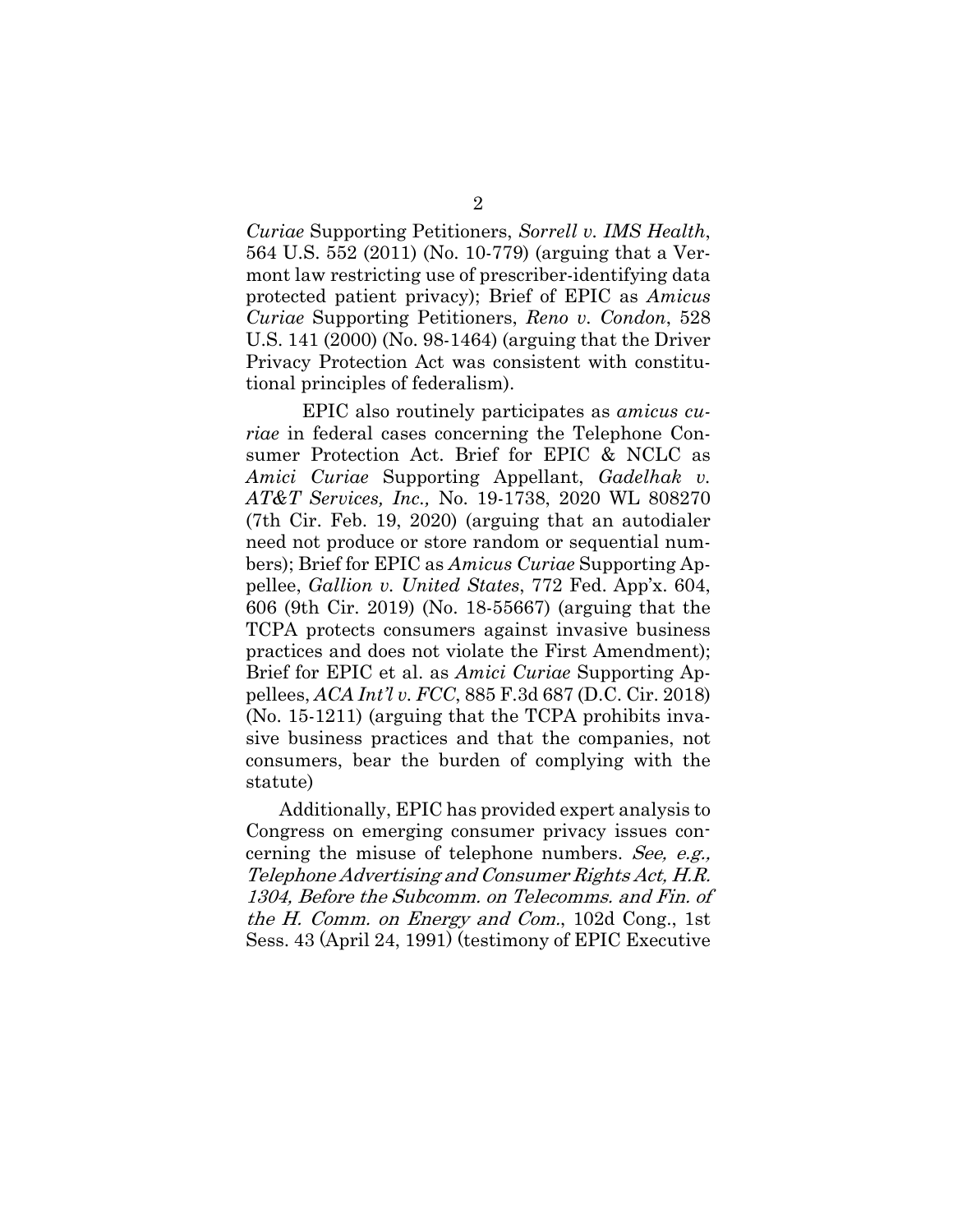Director Marc Rotenberg);2 S. 1963, The Wireless 411 Privacy Act: Hearing Before the S. Comm. on Com., Sci., & Transp., 108th Cong., 2d Sess. (Sept. 21, 2004) (testimony of EPIC Executive Director Marc Rotenberg);3 Modernizing the Telephone Consumer Protection Act: Hearing Before the Subcomm. on Commc'ns.  $&$  Tech. of the H. Comm. on Energy and Com., 114th Cong. (2016) (statement for the record submitted by EPIC);4 Abusive Robocalls and How We Can Stop Them: Hearing Before the S. Comm. on Com., Sci., & Transp., 115th Cong. (Apr. 18, 2018) (statement for the record submitted by EPIC);<sup>5</sup> Legislating to Stop the Onslaught of Annoying Robocalls, 116th Cong. (Apr. 30, 2019) (statement for the record submitted by EPIC).6

EPIC has also submitted numerous comments to the Federal Communications Commission ("FCC") and the Federal Trade Commission ("FTC") concerning the implementation of the Telephone Consumer Protection Act. See, e.g., EPIC et al., Comments in the Matter of Telemarketing Rulemaking, FTC File No. R411001 (2002);7 EPIC et al., Comments in the Matter of Rules and Regulations Implementing the Telephone Consumer Protection Act of 1991, CG Docket No. 02-

<sup>2</sup> http://www.c-span.org/video/?18726-1/telephone-solicitation.

<sup>3</sup> https://epic.org/privacy/wireless/dirtest\_904.html.

<sup>4</sup> https://epic.org/privacy/telemarketing/EPIC-Modernizing-TCPA.pdf.

<sup>5</sup> https://epic.org/EPIC-SCOM-Robocalls-April2018.pdf.

<sup>6</sup> https://epic.org/testimony/congress/EPIC-HEC-Robocalls-Apr2019.pdf.

<sup>7</sup> https://epic.org/privacy/telemarketing/tsrcomments.html.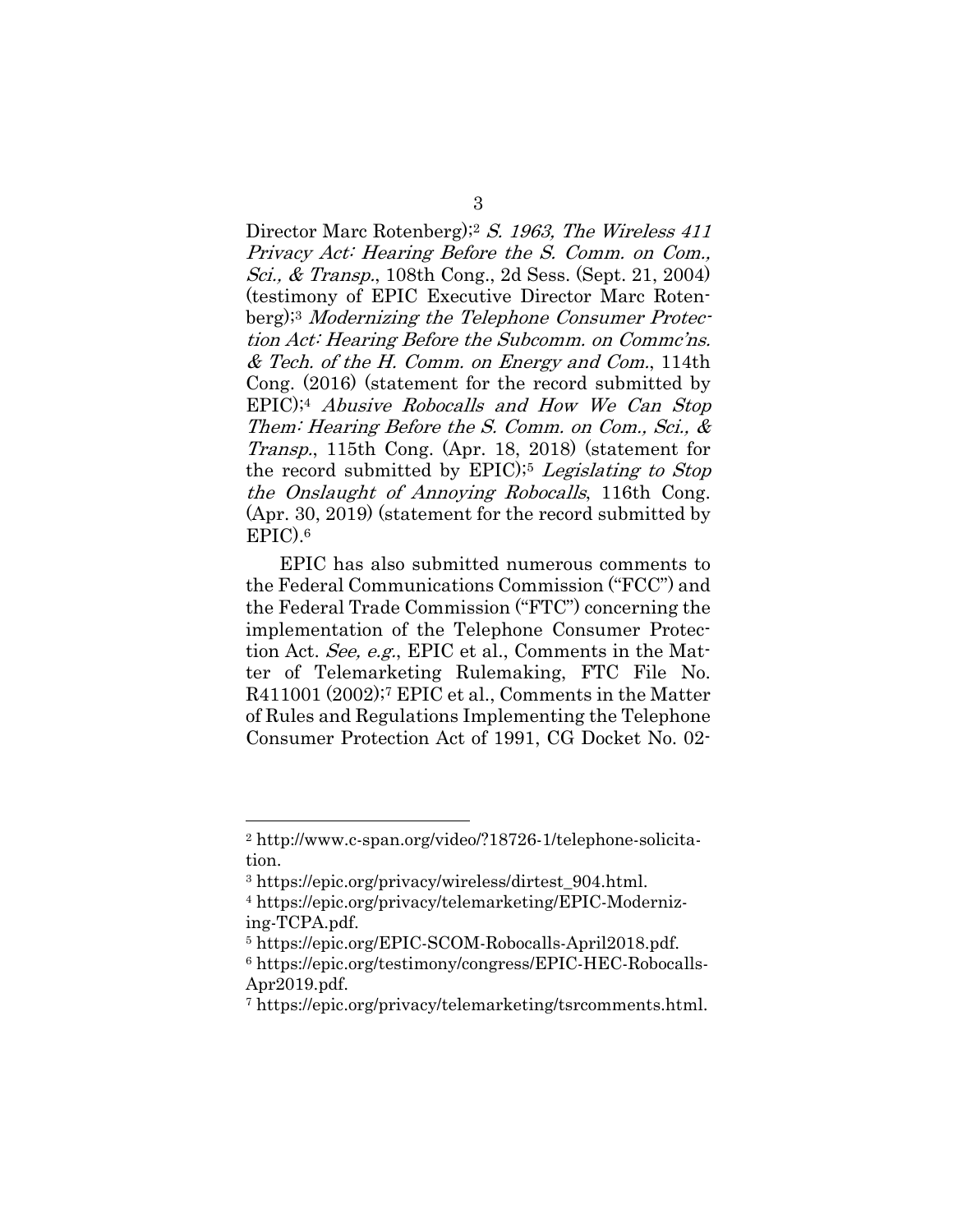278 (2002);8 EPIC et al., Comments on Rules and Regulations Implementing the Telephone Consumer Protection Act of 1991, Docket Nos. CG 02-278, DA 05- 1346 et al. (2005);9 EPIC, Comments on Rules and Regulations Implementing the Telephone Consumer Protection Act of 1991, Docket Nos. CG 02-278, DA 05- 2975 (2006);10 EPIC, Comments In the Matter of ACA International Petition for Expedited Clarification, Docket No. 02-278 (2006);11 EPIC, Comments Concerning Implementation of the Junk Fax Prevention Act, Docket No. CG 05– 338 (2006);12 EPIC, Comments Concerning Advanced Methods to Target and Eliminate Unlawful Robocalls, CG 17-59 (2017);13 EPIC, Comments Concerning the Interpretation of the Telephone Consumer Protection Act in Light of the D.C. Circuit's ACA International Decision, DA 18-493 (2018);14 EPIC, Comments Concerning the Refreshed Record on Advanced Methods to Target and Eliminate Unlawful Robocalls, CG 17-59 (2018).

<sup>8</sup> https://epic.org/privacy/telemarket-

ing/tcpacomments.html.

<sup>9</sup> https://epic.org/privacy/telemarket-

ing/tcpacomm7.29.05.html.

<sup>10</sup> https://epic.org/privacy/telemarket-

ing/tcpacom11306.html.

<sup>11</sup> https://epic.org/privacy/telemarketing/fcc\_aca\_05-11- 06.html.

<sup>12</sup> https://epic.org/privacy/telemarket-

ing/jfpacom11806.html.

<sup>13</sup> https://epic.org/apa/comments/EPIC-FCC-Robocall-Comments.pdf.

<sup>14</sup> https://epic.org/apa/comments/EPIC-FCC-TCPA-June2018.pdf. EPIC also filed reply comments on the same docket: https://epic.org/apa/comments/EPIC-FCC-TCPA-ReplyComments-June2018.pdf.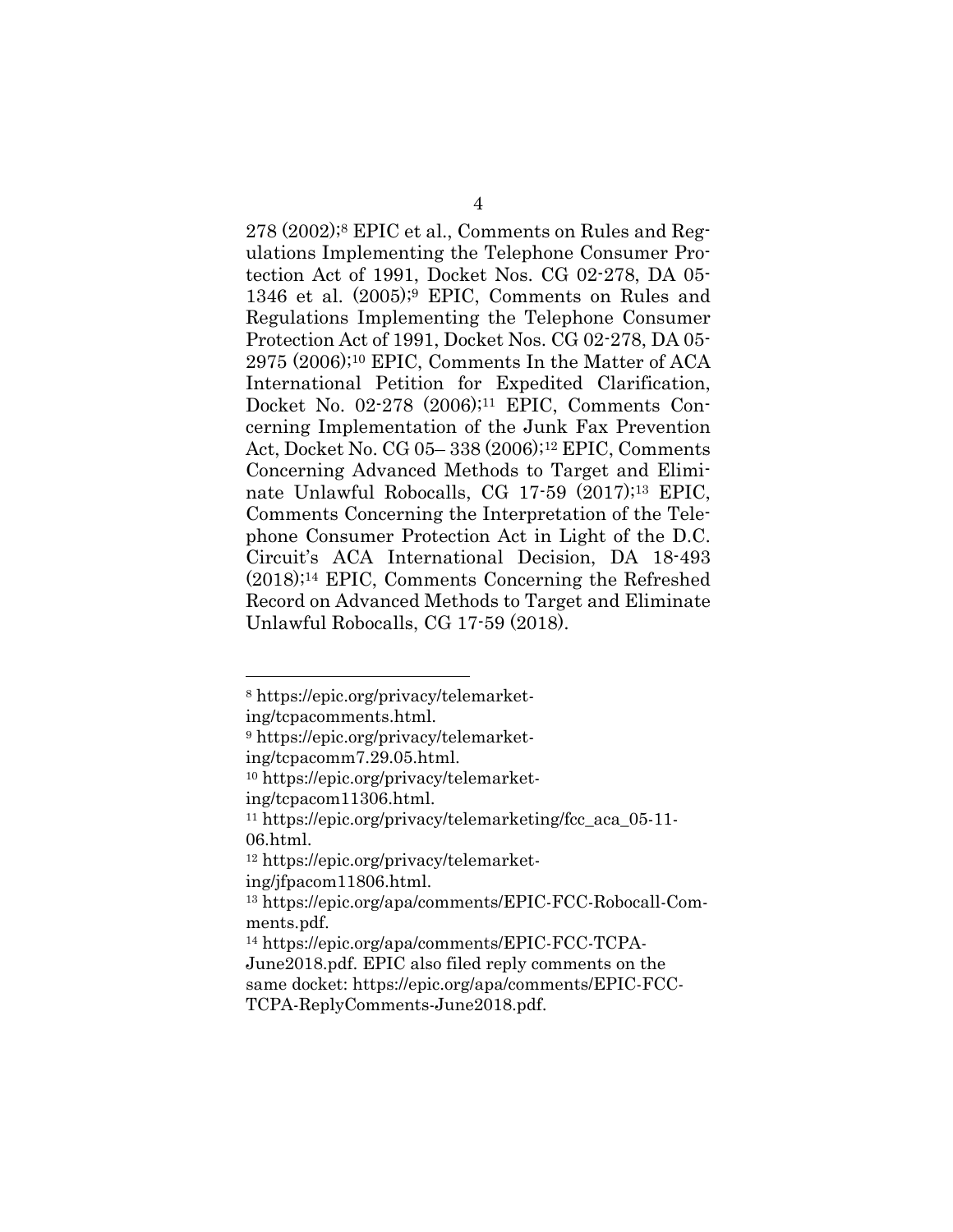EPIC's brief is joined by the following distinguished experts in law, technology, and public policy:

### **Legal Scholars and Technical Experts**

Anita L. Allen

Henry R. Silverman Professor of Law and Philosophy, Vice Provost, University of Pennsylvania Law School

### Rod Beckstrom

Former President and CEO, ICANN

#### Francesca Bignami

Leroy Sorenson Merrifield Research Professor of Law, The George Washington University Law School

Danielle Keats Citron

Professor of Law, Boston University School of Law; Vice President, Cyber Civil Rights Initiative

## Cynthia Dwork

Gordon McKay Professor of Computer Science, Harvard University

#### David J. Farber

Adjunct Professor of Internet Studies, Carnegie Mellon University

#### Addison Fischer

Founder and Chairman, Fischer International Corp.

Hon. David Flaherty

Former Information and Privacy Commissioner for British Columbia

#### Woodrow Hartzog

Professor of Law and Computer Science, Northeastern University School of Law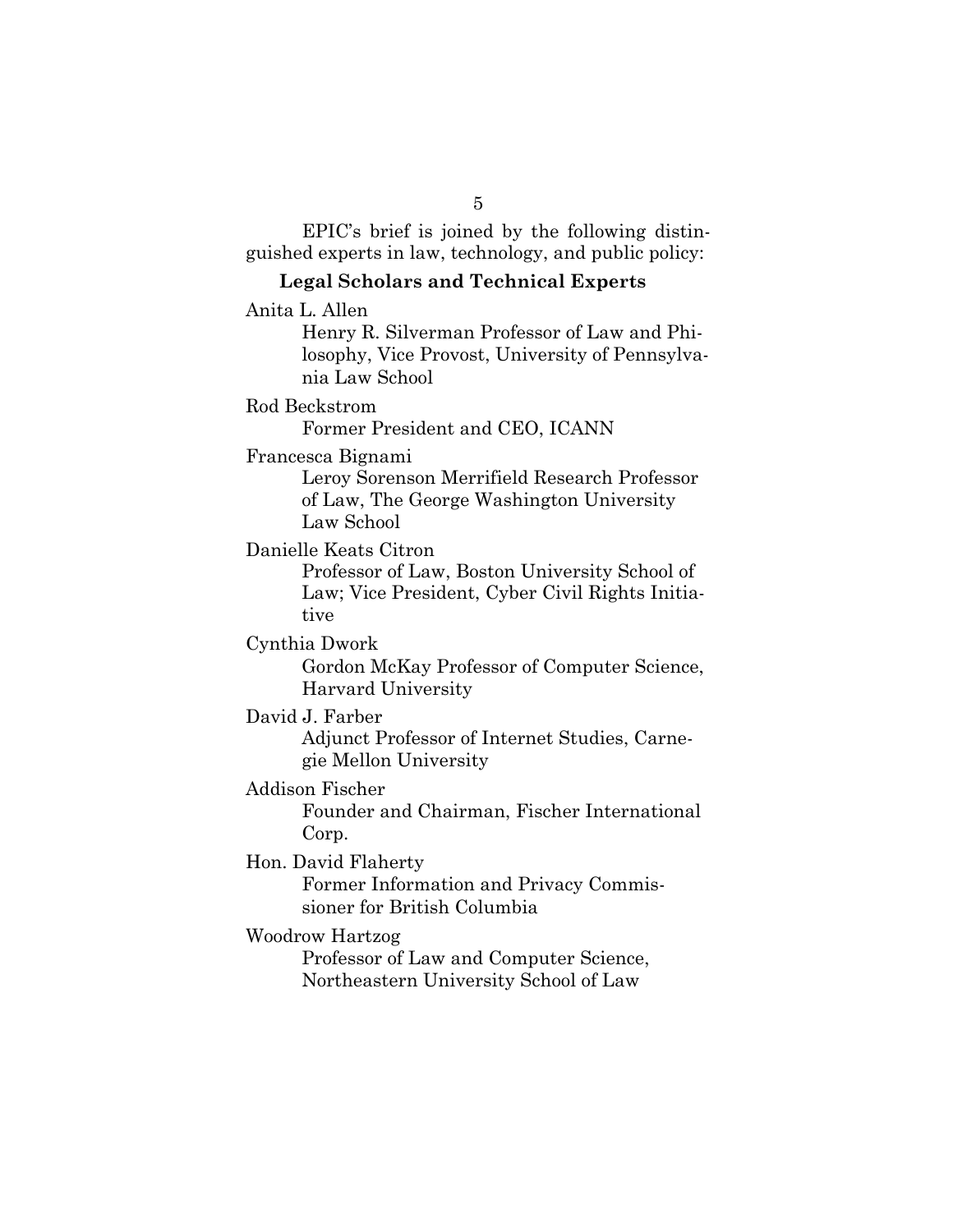Jeff Jonas CEO, Founder, and Chief Scientist, Senzing, Inc. Jerry Kang Korea Times—Hankook Ilbo Chair in Korean American Studies and Law and Distinguished Professor of Law, UCLA School of Law Len Kennedy EPIC Scholar-in-Residence Lorraine G. Kisselburgh Lecturer and Fellow, Discovery Park, Purdue University Chris Larsen Executive Chairman, Ripple Inc. Harry R. Lewis Gordon McKay Professor of Computer Science, Harvard University Gary T. Marx Professor Emeritus of Sociology, MIT Roger McNamee Elevation Partners Dr. Pablo Garcia Molina Assistant Vice President, Chief Information Security Officer, Drexel University Dr. Peter G. Neumann Chief Scientist, SRI International Computer Science Lab Frank Pasquale Piper & Marbury Professor of Law, University of Maryland Francis King Carey School of Law

6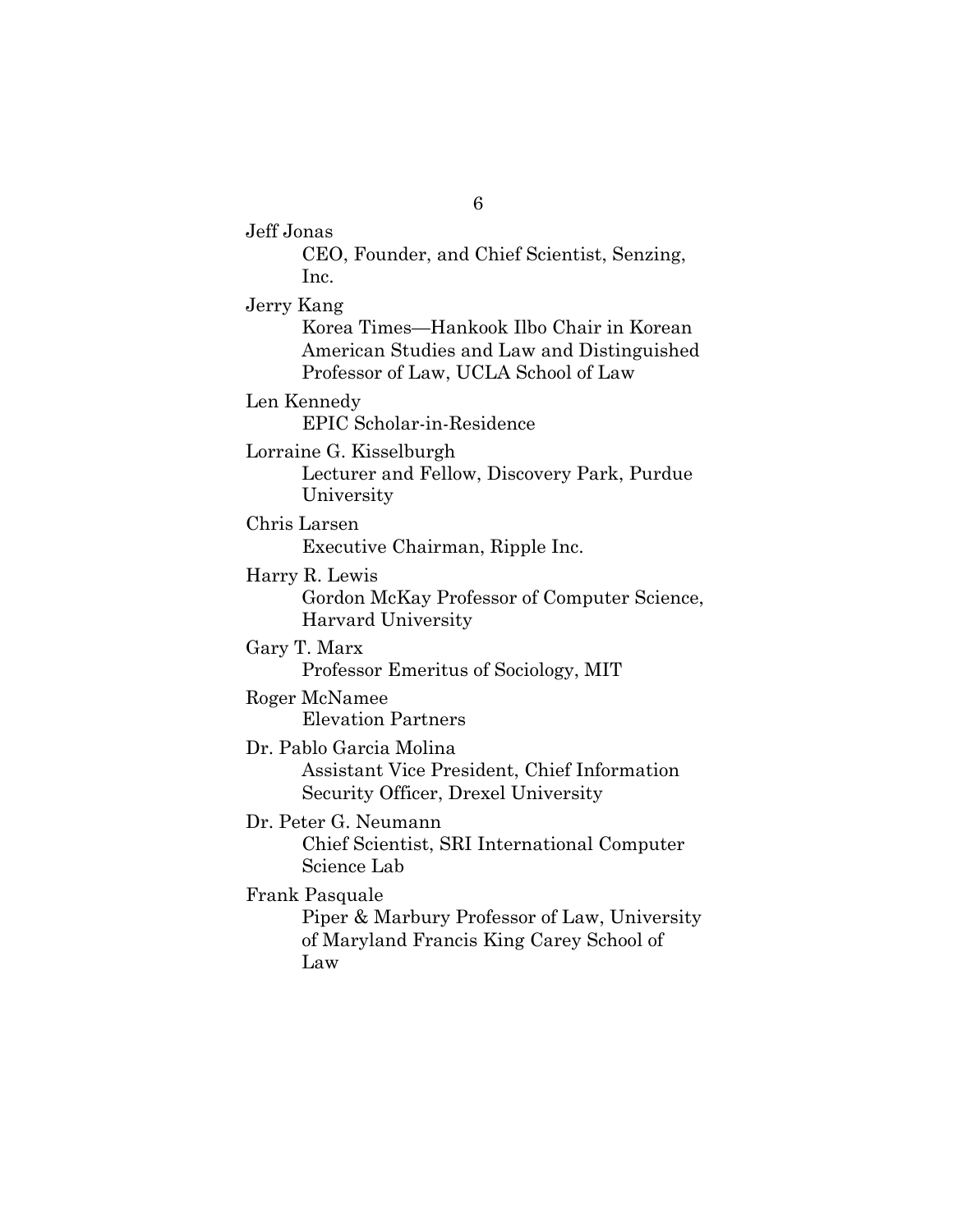7 Deborah C. Peel, M.D. President of Patient Privacy Rights Dr. Bilyana Petkova Affiliate Scholar, Yale Information Society Project Bruce Schneier Fellow and Lecturer, Harvard Kennedy School Nadine Strossen John Marshall Harlan II Professor of Law, New York Law School Sherry Turkle Abby Rockefeller Mauzé Professor of the Social Studies of Science and Technology, MIT Edward G. Viltz President, Global Charter Consultants Paul Vixie Chairman & CEO, Farsight Security, Inc. Jim Waldo Gordon McKay Professor of Computer Science, Harvard University Shoshana Zuboff Charles Edward Wilson Professor of Business Administration, Emerita, Harvard Business School (Affiliations are for identification only)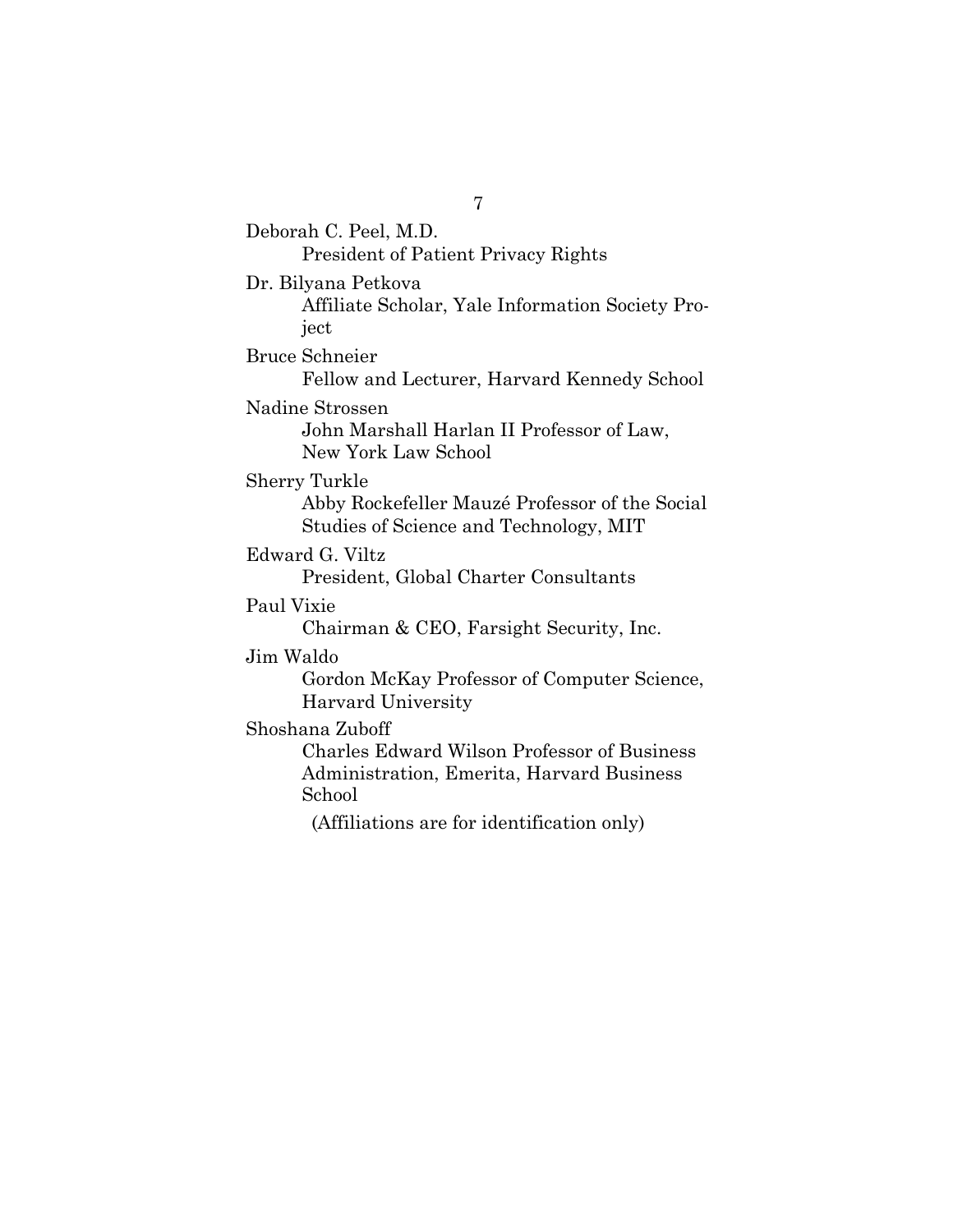#### **SUMMARY OF THE ARGUMENT**

Congress enacted the Telephone Consumer Protection Act ("TCPA") in 1991 to protect consumers from the nuisance of unwanted automated calls. At that time, robocalls could disrupt dinner or quiet evening time with family. Over time, the problem Congress identified has only become more severe. Cell phones are ubiquitous and robocalls now invade every aspect of daily life. Advanced autodialing tools are inexpensive and easy to deploy. Robocall technology is so pervasive that businesses flout the autodialer ban. Today consumers receive nearly ten times more telemarketing calls per day than they did in 1991. Unwanted robocalls are among the top consumer complaints received by the Federal Trade Commission and the Federal Communications Commission. So widespread is the problem that last year a Senator's press conference on anti-robocall legislation was interrupted—by a robocall.

Now is not the time to eliminate the TCPA autodialer ban. For good reason the law prohibits most automated calls, with a few narrowly drawn exemptions. The government-debt exemption, added by Congress in 2015, applies only to a small group of callers. Federal courts unanimously found the original autodialer ban constitutional. And underinclusive statutes that this Court has struck down under the First Amendment bear no resemblance to the TCPA; those laws either only restricted the speech of a specific group or were riddled with exemptions.

If the Court concludes that the 2015 amendment that added the government-debt exemption is unconstitutional, then the provision should be severed. The autodialer ban was in force for more than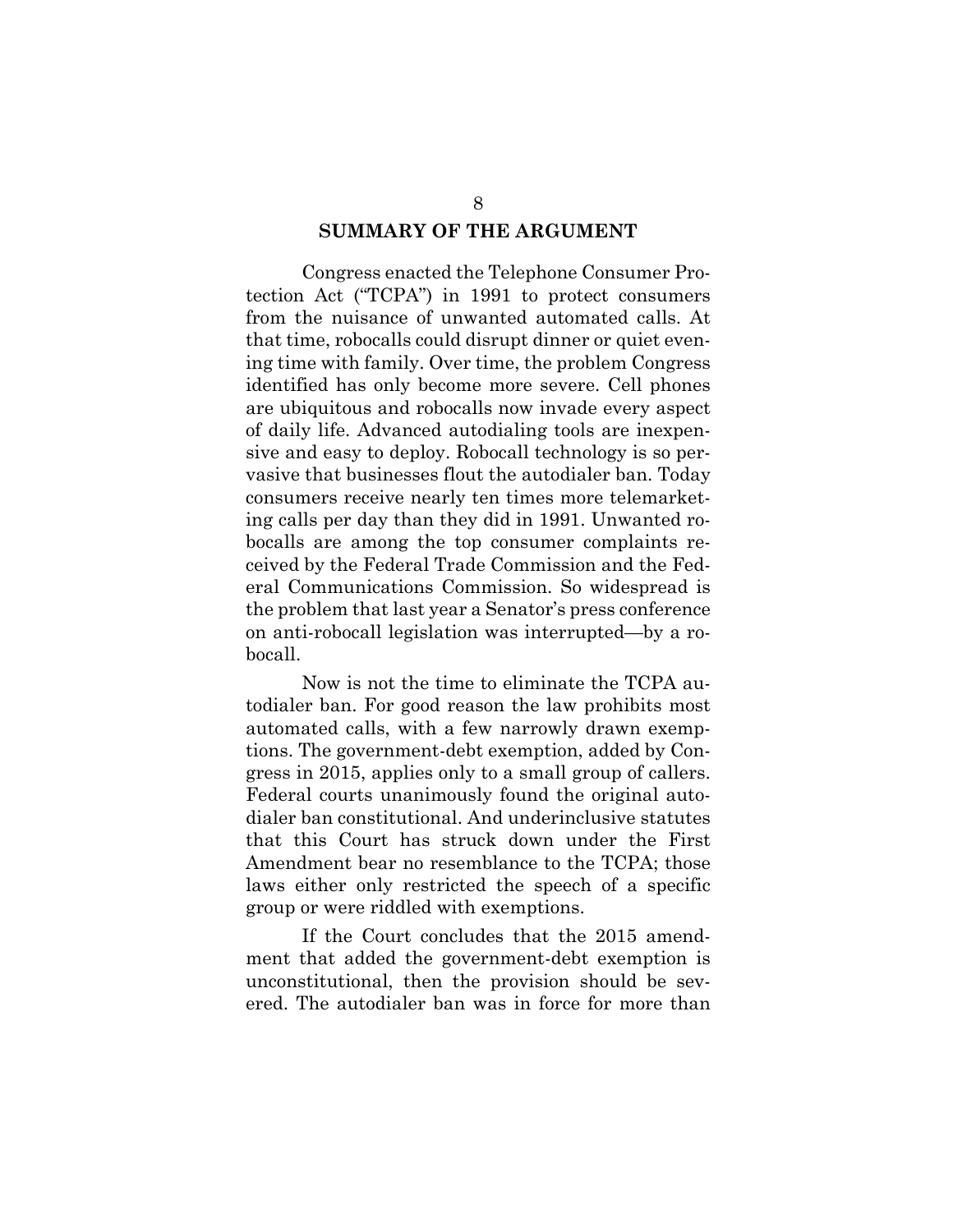two decades before Congress added the exemption. Congress included a severability clause in the law. Severance would bolster privacy protection and address any problem of underinclusiveness. The alternative—jettisoning the entire autodialer ban—would make the law even more underinclusive and would undermine the Government's substantial interest, well established over thirty years, to protect consumers from unwanted automated calls.

#### **ARGUMENT**

## **I. The TCPA protects important consumer privacy interests.**

Congress enacted the TCPA in 1991 to prevent robocalls from invading the privacy of American homes. Widespread adoption of cell phones has made the harm caused by unwanted automated calls even more acute. Cell phones have become practically an appendage, and unwanted calls can now invade every aspect of a person's life. New automated dialing technologies have made it easier than ever for marketers, scammers, and others to call thousands of phones with the click of a button. Without the autodialer ban, the assault of unwanted calls could make cell phones unusable.

### **A. Congress enacted the TCPA to protect against the nuisance of unwanted automated calls.**

In the late 1980s, Congress recognized that American consumers were receiving an unprecedented number of unsolicited automated telephone calls that were a nuisance and an invasion of privacy. S. Rep. 102-178, at 1 (1991), *as reprinted in* 1991 U.S.C.C.A.N.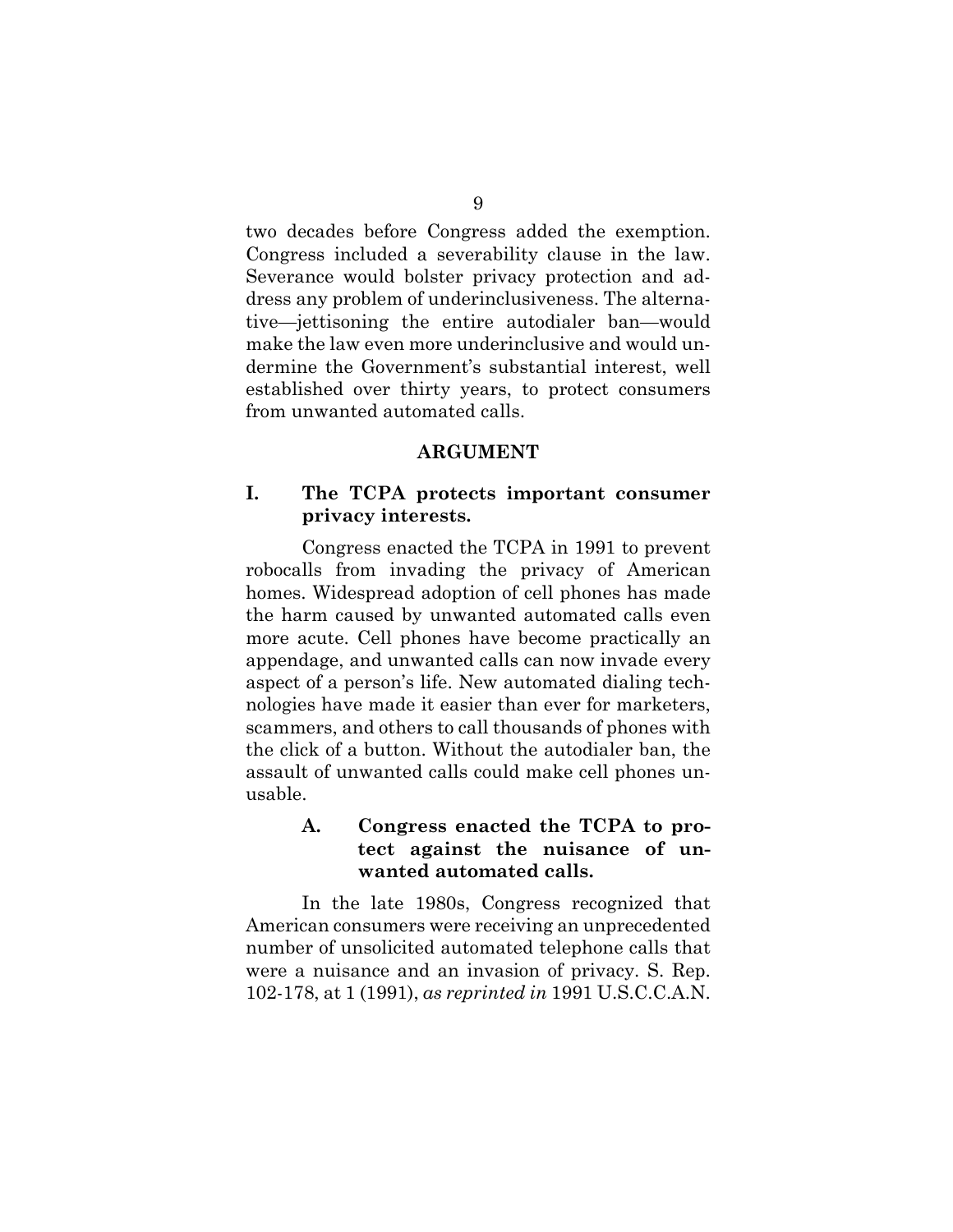1968. From 1981 to 1991, domestic telemarketing expenditures had increased from \$1 billion to \$60 billion. H. Rep. 102-317, at 7 (1991). By 1991, more than 300,000 solicitors were calling over 18 million Americans every day. Telephone Consumer Protection Act of 1991 § 2(3), Pub. L. No. 102-243, 105 Stat. 2394 (codified at 47 U.S.C. § 227). Senator Fritz Hollings, the TCPA's eventual sponsor, called robocalls "the scourge of modern civilization. They wake us up in the morning; they interrupt our dinner at night; they force the sick and elderly out of bed; they hound us until we want to rip the telephone right out of the wall." 137 Cong. Rec. 30,821-22 (1991) (statement of Sen. Hollings). As Professor Anita Allen has recounted, "a typical residential homeowner might receive dozens of calls a week . . . [t]he number of calls was overwhelming." Anita L. Allen, *Unpopular Privacy: The Case for Government Mandates*, 32 Okla. City. U. L. Rev. 87, 96 (2007). The problem was so bad that over half the States enacted their own robocall restrictions. TCPA § 2(7). But because telemarketers could easily avoid state laws by locating their call centers out of state, H. Rep. 102-317, at 9 (1991), a federal law was needed to effectively control the problem, TCPA § 2(7).

In crafting a solution, Congress focused on the use of "autodialers" and prerecorded messages that enable companies to send a large volume of calls quickly and inexpensively. Senator Hollings emphasized that "owning a telephone does not give the world the right and privilege to assault the consumer with machinegenerated telephone calls." 137 Cong. Rec. 9,840 (1991) (statement of Sen. Hollings). At the time, autodialers had the capacity to call 1,000 phones per day. H. Rep. 102-317, at 10. Evidence presented to Congress showed that consumers "consider automated or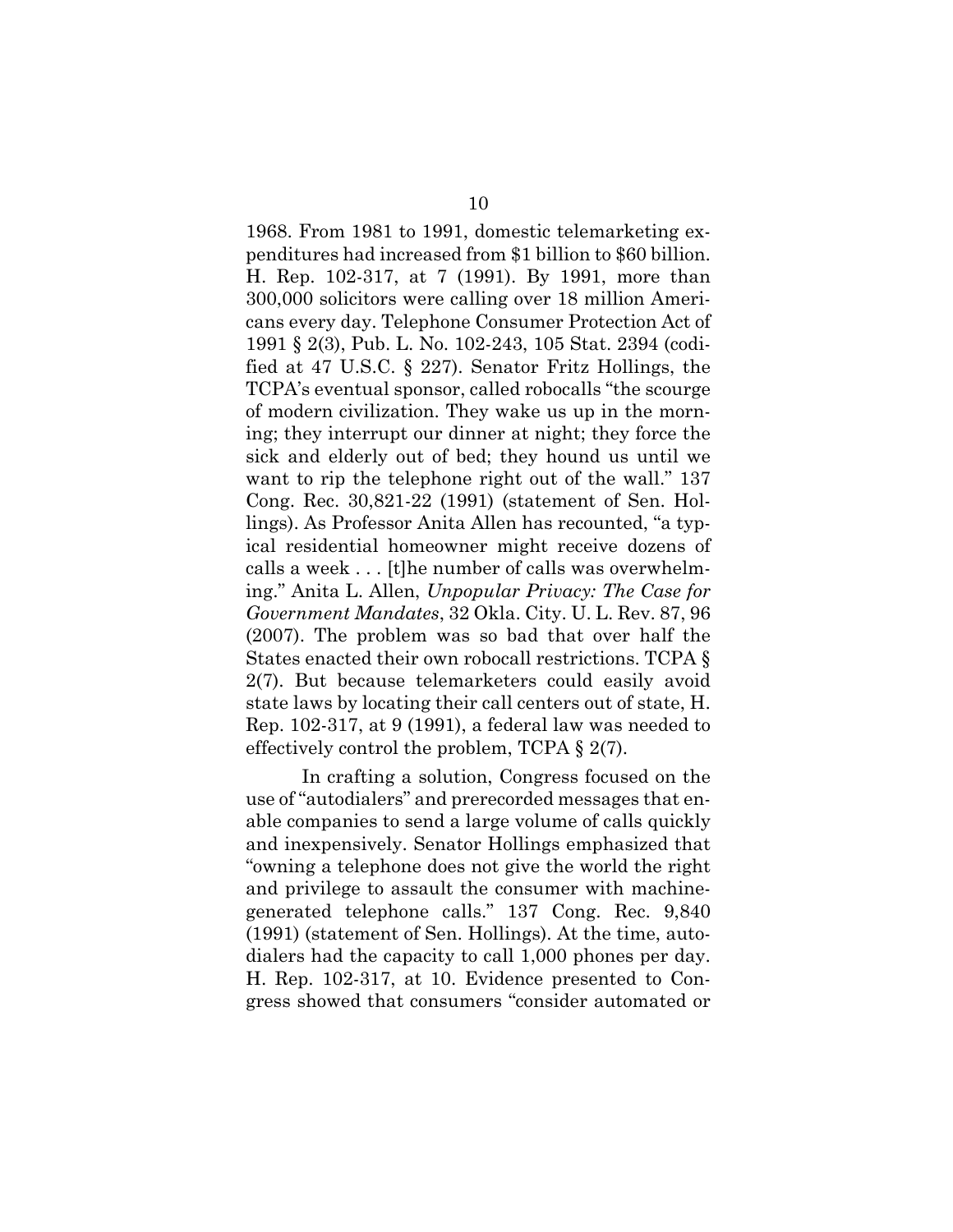prerecorded telephone calls, regardless of the content or the initiator of the message, to be a nuisance and an invasion of privacy." TCPA § 2(10). Consumers were "outraged over the proliferation of intrusive, nuisance calls to their homes from telemarketers." TCPA § 2(5). Congress determined that consumers should not bear the burden of avoiding automated calls, TCPA § 2(11), and that banning such calls was "the only effective means of protecting telephone consumers from this nuisance and privacy invasion." TCPA § 2(12).

Congress clearly found that the government has a significant and legitimate interest in protecting the privacy of telephone subscribers from unwanted automated calls—and every court to consider the issue has agreed. Even the groups who first challenged the constitutionality of the TCPA did "not challenge the government's significant interest in residential privacy" and did not "dispute that curbs on telemarketing advance that interest." *Moser v. FCC*, 46 F.3d 970, 974 (9th Cir.), *cert. denied*, 515 U.S. 1161 (1995). Indeed, this Court has long "recognized that '[p]reserving the sanctity of the home, the one retreat to which men and women can repair to escape from the tribulations of their daily pursuits, is surely an important value.'" *Frisby v. Schultz*, 487 U.S. 474, 484 (1988) (quoting *Carey v. Brown,* 447 U.S. 455, 471 (1980). Unwanted automated calls are intruders in the home, and "in the privacy of the home . . . the individual's right to be left alone plainly outweighs the First Amendment rights of the intruder." *FCC v. Pacifica Found.*, 438 U.S. 726, 748 (1978).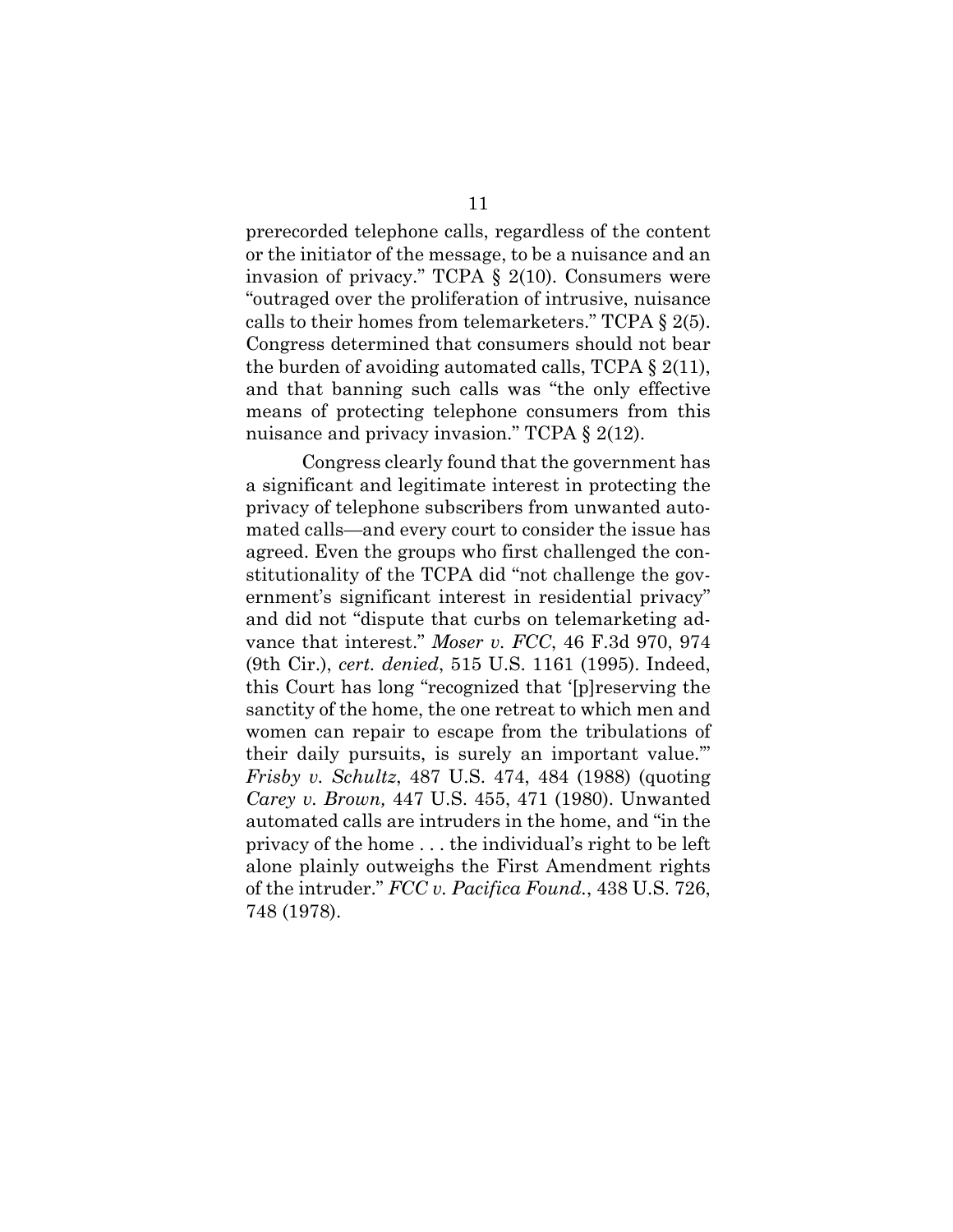## **B. Widespread adoption of cell phones has made robocalls more invasive than ever.**

In 1991, Congress was concerned that automated and prerecorded calls might interrupt dinner and sleep. 137 Cong. Rec. 16,205 (1991) (statement of Sen. Hollings). Today, cell phones are "such a pervasive and insistent part of daily life that the proverbial visitor from Mars might conclude that they were an important feature of human anatomy." *Riley v. California,* 573 U.S. 373, 385 (2014). The constant proximity of cell phones means that unwanted calls interrupt every aspect of life. Phones are no longer single-use devices. Americans use their phones every day for work, education, and entertainment; robocalls disrupt all of these activities. And the number of robocalls has steadily increased each year. It is no wonder that unwanted automated calls continue to be a top consumer complaint with the FCC, the FTC, and state attorneys general. Strong enforcement of the autodialer ban is needed now more than ever.

The number of robocalls consumers receive has increased dramatically over the last 30 years. An estimated 18 million robocalls were made per day at the time of the TCPA's enactment in 1991. H. Rep. 102- 317, at 7. Today, roughly 153 million robocalls go out to consumers every single day—eight and a half times as many as in 1991. YouMail, *Robocall Index: January 2020 Nationwide Robocall Data* (2020).15 The problem continues to grow at an astonishing rate. From 2017 to 2019, the total number of robocalls made each year nearly doubled, from a little over 30.5 billion in 2017

<sup>15</sup> https://robocallindex.com/2020/january.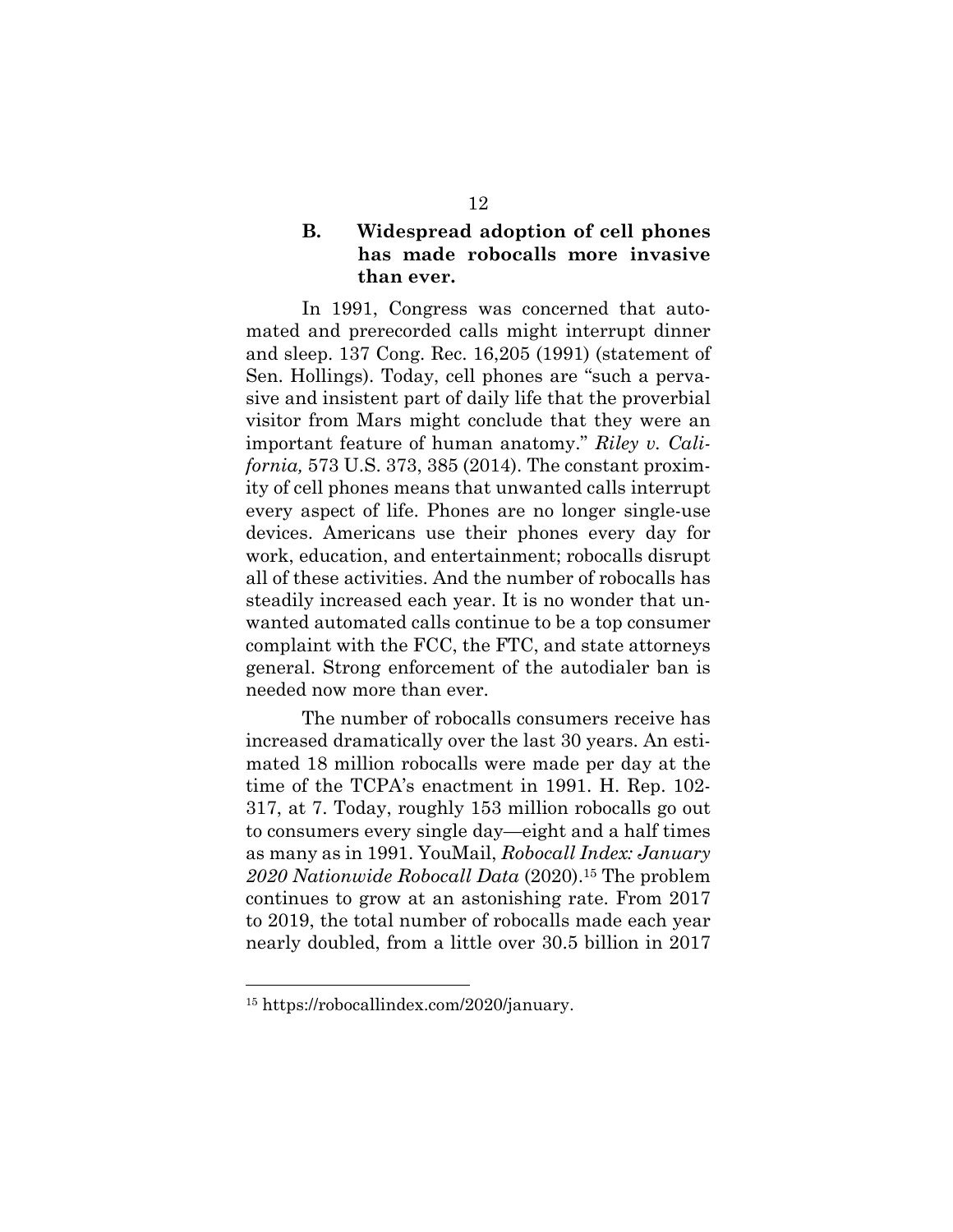to 58.5 billion in 2019. YouMail, *Historical Robocalls*  by Time (2020).<sup>16</sup> The vast majority of these calls are made for commercial purposes. YouMail, *Top 100 Robocallers Nationwide in January 2020* (2020).17

Widespread adoption of cell phones has exacerbated the harmful effects of robocalls. When the TCPA was enacted, the residential landline was the primary means of telephone communication. In 1991, Americans communicated across more than 139 million landline connections, FCC, *Statistics of Communications Common Carriers* 235 (2006/2007), but there were only 7.5 million wireless subscribers, CTIA, *Wireless Industry Survey* 2 (2015). Today, cell phones have largely replaced landlines. At the end of 2018, 57.1% of American households were wireless-only—3.2% more than the previous year. Stephen J. Blumberg & Julian V. Luke, *Wireless Substitution: Early Release of Estimates From the National Health Interview Survey, July-December 2018* 1, National Center for Health Statistics (Jun. 2019).<sup>18</sup> Nearly all Americans (96%) own a cell phone. Pew Research Center, *Mobile Fact Sheet* (June 12, 2019).19 As this Court noted in *Riley*, "it is the person who is not carrying a cell phone . . . who is the exception." 573 U.S. at 395.

Americans use their phones for many everyday tasks, which robocalls routinely interrupt. Fully 81% of Americans own a smartphone. Pew Research Center, *Mobile Fact Sheet* (June 12, 2019)*.* Mobile applications, or "apps," offer "a range of tools for managing . .

<sup>16</sup> https://robocallindex.com/history/time.

<sup>17</sup> https://robocallindex.com/top-robocallers.

<sup>18</sup> https://www.cdc.gov/nchs/data/nhis/earlyrelease/wireless201906.pdf.

<sup>19</sup> https://www.pewinternet.org/fact-sheet/mobile/.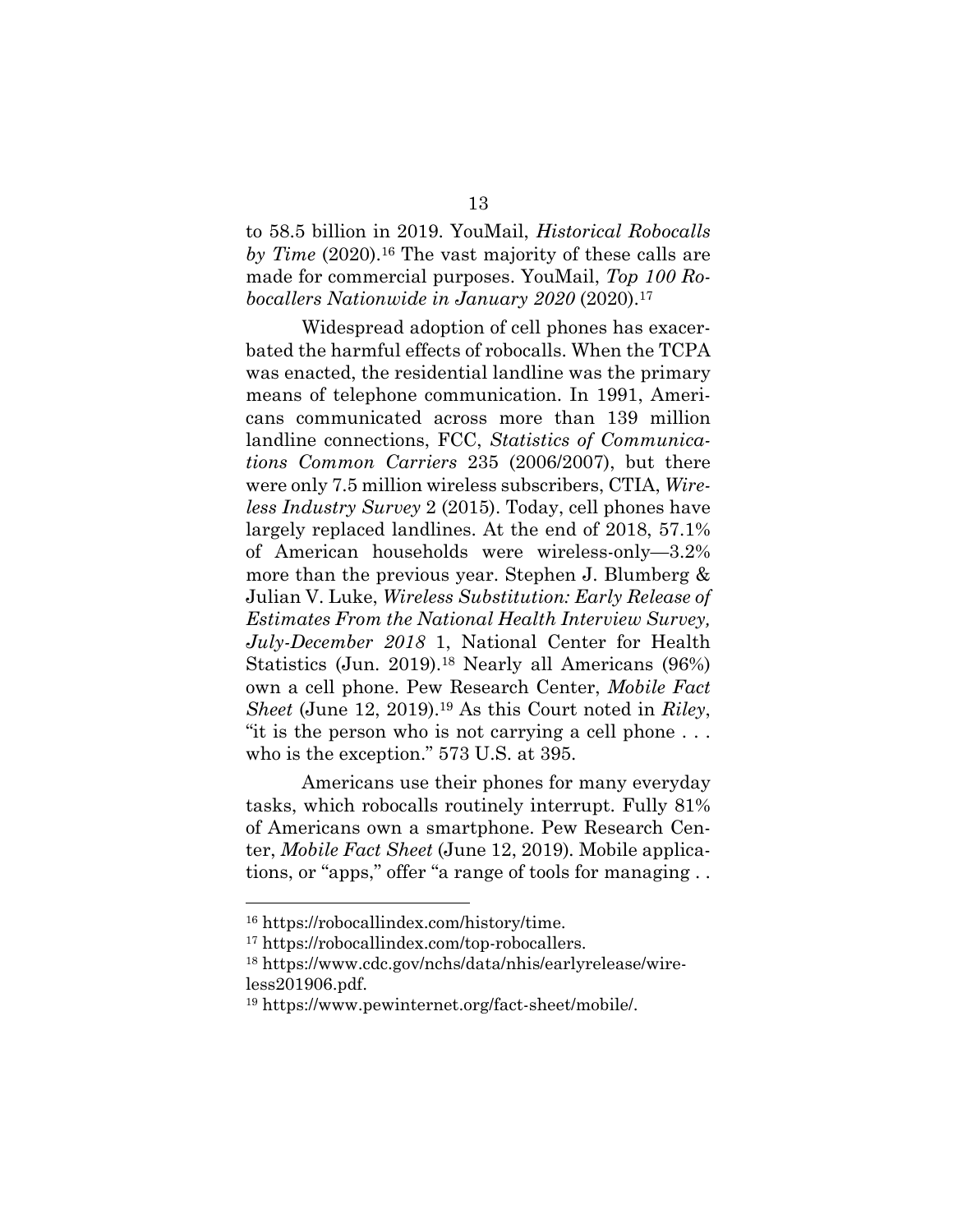. all aspects of a person's life." *Riley*, 573 U.S. at 396. Mobile app stores offer millions of different apps for work, communication, health, entertainment—for nearly any imaginable task "there's an app for that." *Id.* One survey estimates that Americans spend 178 minutes, or almost three hours a day, using smartphone apps. SimpleTexting, *US Screentime & Smartphone Usage States for 2019* (Jul. 23, 2019).

Robocalls are so pervasive that Americans now often ignore calls from unknown numbers—leading to economic and even medical harms. In one survey, Consumer Reports found that 70 percent of Americans do not answer calls from unrecognized numbers. Consumer Reports, *What Have You Done in Response to Robocalls?* (Dec. 2018).20 Senator Brian Schatz noted that "robocalls have turned us into a nation of call screeners" and emphasized that this could become a "significant economic issue." *Illegal Robocalls: Calling all to Stop the Scourge: Hearing before the S. Comm. on Com., Sci., and Transp.*, 116th Cong. (Apr. 11, 2019) [hereinafter *S. Hearing on Illegal Robocalls*]. <sup>21</sup> One hospital reported persistent inability to reach patients because of call screening. Tim Harper, *Why Robocalls Are Even Worse Than You Thought*, Consumer Reports (May 15, 2019).22 One doctor described ignoring a call from an emergency room because he assumed it was a robocall—delaying treatment of a

<sup>20</sup> https://www.consumerreports.org/robocalls/mad-aboutrobocalls/.

<sup>21</sup> https://www.commerce.senate.gov/public/index.cfm/hearings?ID=5A66BB4E-777B-4346-AA5F-CAB536C54862.

<sup>22</sup> https://www.consumerreports.org/robocalls/why-robocalls-are-even-worse-than-you-thought/.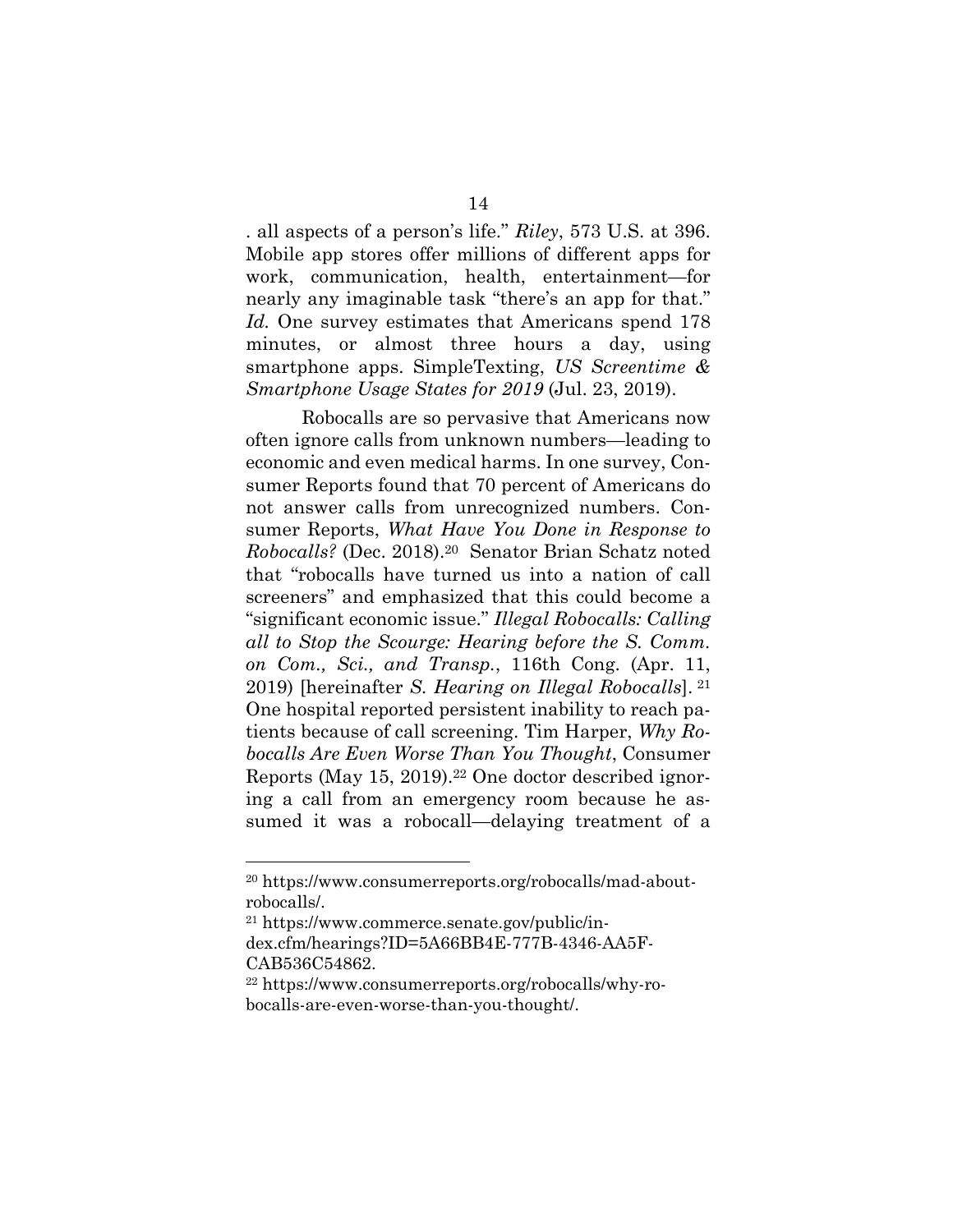patient with a severed thumb. Tara Siegel Bernard, *Yes, It's Bad. Robocalls, and Their Scams, Are Surging*, N.Y. Times (May 6, 2018).<sup>23</sup>

Consumer complaints to federal agencies that enforce robocall protections show that people are frustrated and angry with the number of automated calls flooding their phones. The FCC ranks automated calls as a "perennial top consumer complaint." FCC, *Report on Robocalls* 2 (2019).24 Complaints to the FCC about robocalls spiked from 150,000 in 2016 to 232,000 in 2018—a 50% increase in just two years. *Id.* at 4. Meanwhile, consumers submitted nearly 3.8 million robocall complaints to the FTC in the first nine months of 2019. FTC, *National Do Not Call Registry Data Book for Fiscal Year 2019* 6 (Oct. 2019).<sup>25</sup>

State attorneys general also report that robocalls are among the top consumer complaints they receive. Nebraska Attorney General Doug Peterson told Congress last year that "[r]obocalls and telemarketing calls are currently the number one source of consumer complaints at many of our offices." *S. Hearing on Illegal Robocalls* (testimony of Neb. Att'y Gen. Doug Peterson). Arkansas Attorney General Lesley Rutledge declared, "I have visited every county in Arkansas, and the most common complaint I hear is that people want these calls to stop." Press Release, Ark.

<sup>23</sup> https://www.nytimes.com/2018/05/06/your-money/robocalls-rise-illegal.html.

<sup>24</sup> https://docs.fcc.gov/public/attachments/DOC-356196A1.pdf.

<sup>25</sup> https://www.ftc.gov/system/files/documents/reports/national-do-not-call-registry-data-book-fiscal-year-2019/dnc\_data\_book\_2019.pdf.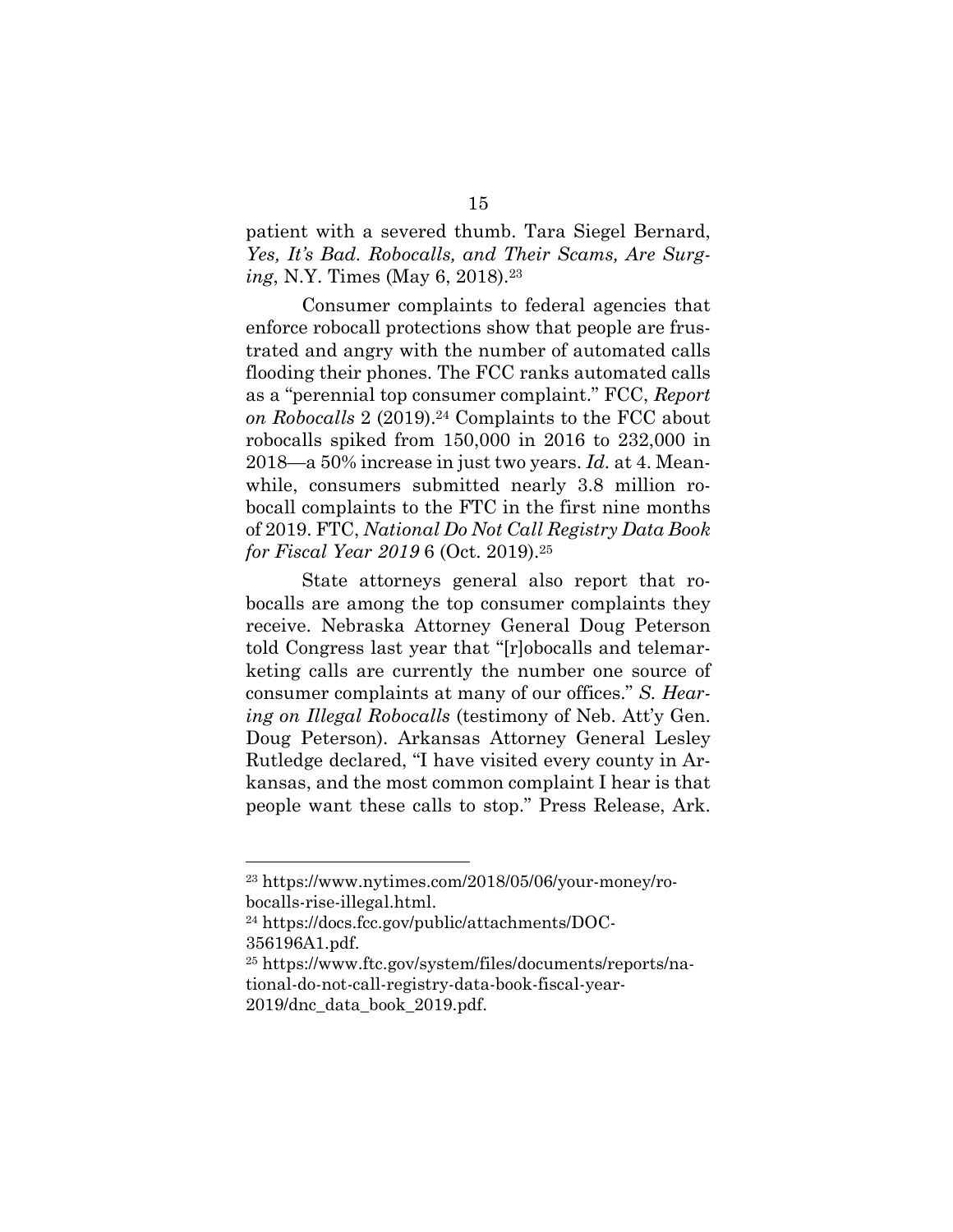Att'y Gen., Stop the Unwanted Robocalls (Feb. 11, 2019).26

Congress has recognized more must be done to combat robocalls. Last year, Congress passed additional protections against robocall scammers. Telephone Robocall Abuse Criminal Enforcement and Deterrence ("TRACED") Act, Pub. L. 116-105, 133 Stat. 3274. In a press conference promoting the TRACED Act, Senator Menendez was interrupted—by a robocall. Press Release, Sen. Bob Menendez, Menendez Gets Robocalled during Press Conference Pushing for Crackdown on Illegal Robocalls (Apr. 12, 2019).<sup>27</sup> He is not the only one to have a live media event interrupted by a robocall last year. *See* Makena Kelly, *AT&T CEO Interrupted by a Robocall During a Live Interview*, The Verge (Mar. 20, 2019).<sup>28</sup> Without the autodialer ban, the situation would surely be worse.

### **C. As technology progresses, the harm from robocalls will only get worse.**

"The need for more protection against robocalls has increased" with technological advancements. Sen. Chuck Grassley, *A Bipartisan Effort to End Robocalls*, The Gazette (Apr. 26, 2019).<sup>29</sup> Since the TCPA's enactment, cheap and easily accessible dialing technology

<sup>27</sup> https://www.menendez.senate.gov/news-andevents/press/menendez-gets-robocalled-during-press-conference-pushing-for-crackdown-on-illegal-robocalls-. <sup>28</sup> https://www.theverge.com/2019/3/20/18274519/att-ceorobocall-randall-stephenson-live-interview-fcc-ajit-pai. 29https://www.thegazette.com/subject/opinion/guest-columnist/grassley-a-bipartisan-effort-to-end-robocalls-20190426.

<sup>26</sup> https://arkansasag.gov/media-center/news-releases/icymi-stop-the-unwanted-robocalls/.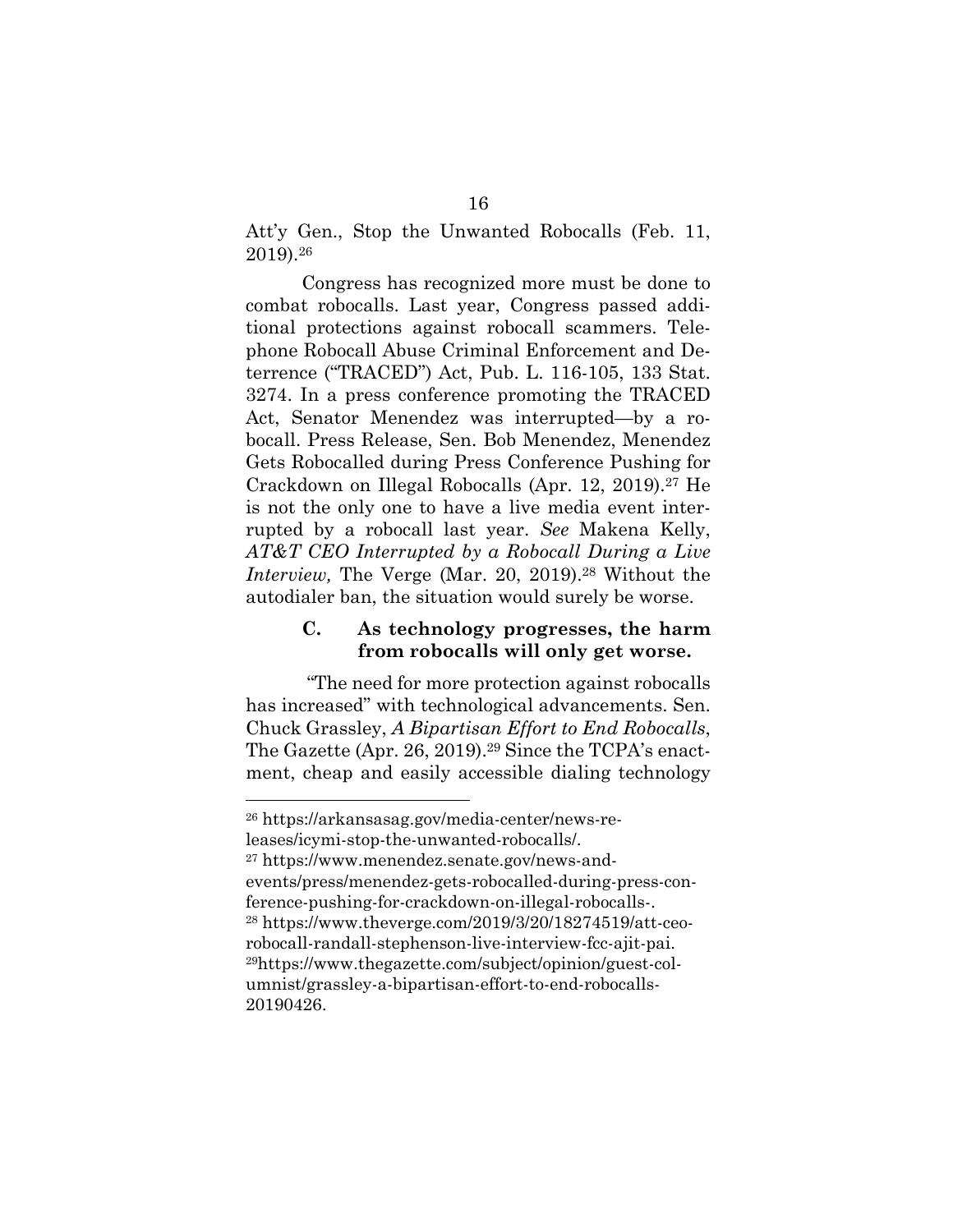has exacerbated the problem of unwanted calls. As Representative Frank Pallone, Jr., said last year in his opening remarks in a hearing on robocalls, "as technology has evolved, robocalls, and the threat they impose, have increased. It is easier than ever for someone to begin making robocalls." *Legislating to Stop the Onslaught of Annoying Robocalls: Hearing Before the H. Comm. on Energy and Com*., 116th Cong. (Apr. 30, 2019).

Today, anyone with a computer or smartphone can, by downloading an app or connecting to a website, dial thousands of phone numbers at once. One robocaller told the Senate that dialing systems that make "millions upon millions of calls" are quickly and easily obtainable on Google. *Abusive Robocalls and How We Can Stop Them: Hearing Before the Subcomm. on Com., Sci., and Transp.*, 116th Cong. (Apr. 18, 2018) (testimony of Adrian Abramovich).

There are now dozens of services offering mass texting software to marketers that are easily accessible online. "Voice broadcast" systems allow users to blast a voice message to thousands of phones instantly. CallFire, *Voice Broadcast* (2020).<sup>30</sup> Stratics Networks advertises software that allows the purchaser to send "Unlimited Voice Broadcasts ALL DAY, EVERY DAY for one low price!" using local phone numbers to increase the likelihood that consumers will answer. Stratics Networks, *Hosted Voice Broadcasting* (2020).31 The company also markets technology that allows callers to drop messages directly into customers' voicemail in an attempt to avoid the TCPA's restrictions on "calling." Stratics Networks, *Ringless* 

<sup>30</sup> https://www.callfire.com/products/voice-broadcast.

<sup>31</sup> https://straticsnetworks.com/hosted-voice-broadcasting.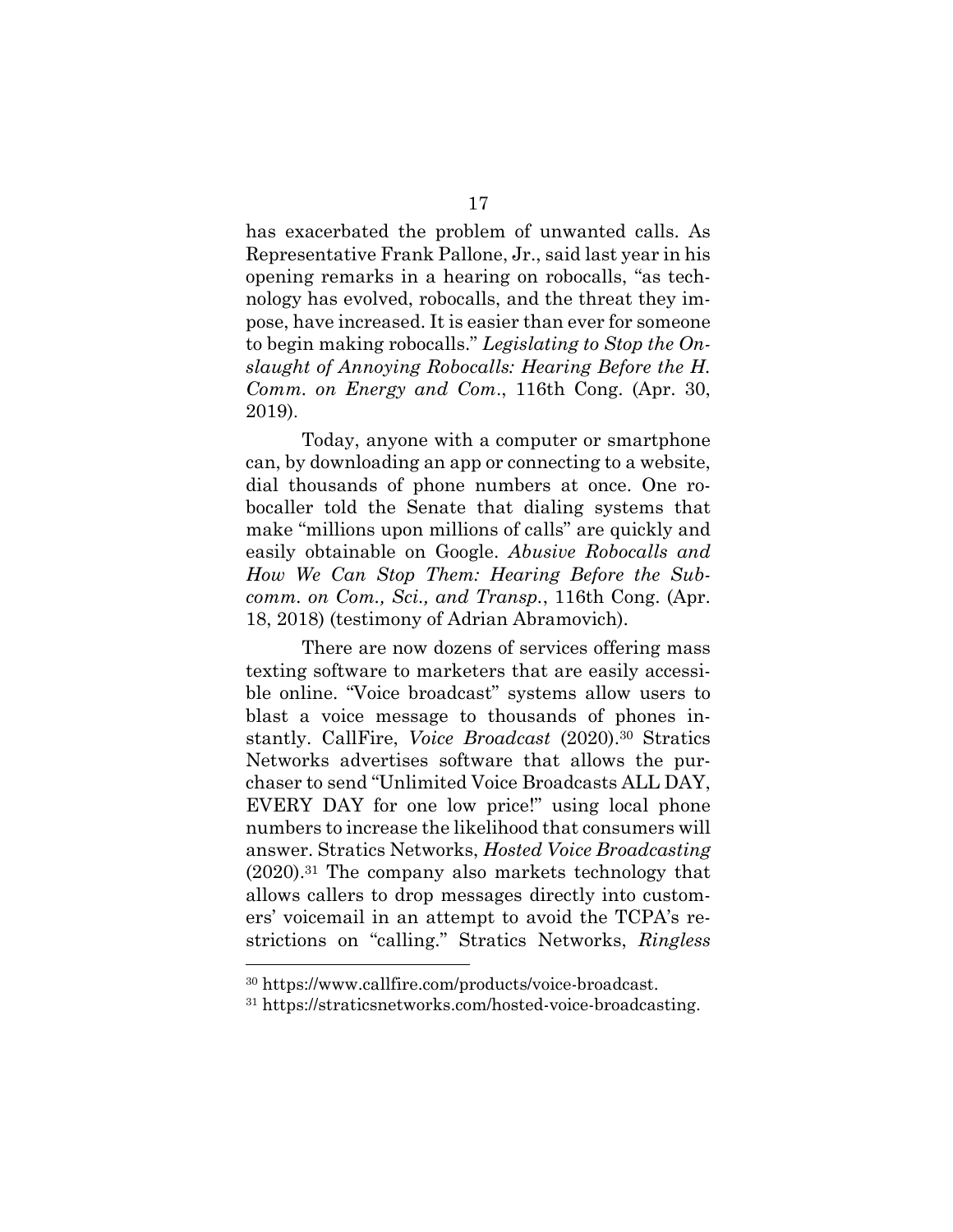*Voicemail Drops* (2020);<sup>32</sup> *see also* All About the Message, LLC, Petition for Declaratory Ruling, CG Docket No. 02-278, at 13 (filed Mar. 31, 2017) (urging the FTC to "declare that the use of direct to voicemail insertion technology is not subject to the TCPA").33 Another company, Texedly, offers mass texting software and "unparalleled opportunities to reach your contacts instantly and keep yourself literally in the palm of their hands." Textedly, *Products* (2020).<sup>34</sup> Several mass dialers and mass texting apps can be downloaded for free from the Apple and Android app stores. *See, e.g.*, SimpleTexting, *The Best Mass Text Message App and How to Find It* (2020);<sup>35</sup> One Call Now, *Group Messaging, Notification, and Calling App* (2020);36 DialMy-Calls, *iPhone and Android Mass Calling App* (2020).37

With mass dialing technology available at the tap of a screen, the autodialer ban needs to be strengthened—not destroyed.

## **II. Privacy statutes with narrowly drawn exemptions do not violate the First Amendment.**

As the Court made clear in *Sorrell v. IMS Health, Inc.*, 564 U.S. 552 (2011), privacy laws with "a few narrow and well-justified" exceptions are

tion%20for%20Declaratory%20Rul-

<sup>32</sup> https://straticsnetworks.com/ringless-voicemail-drops. <sup>33</sup> https://ecfsapi.fcc.gov/file/104010829816078/Peti-

ing%20of%20All%20About%20the%20Message%20LLC.pdf.

<sup>34</sup> https://www.textedly.com/#products.

<sup>35</sup> https://simpletexting.com/the-best-mass-text-messageapp-and-how-to-find-it.

<sup>36</sup> https://www.onecallnow.com/how-it-works/mobile-app.

<sup>37</sup> https://www.dialmycalls.com/features/mobile-app.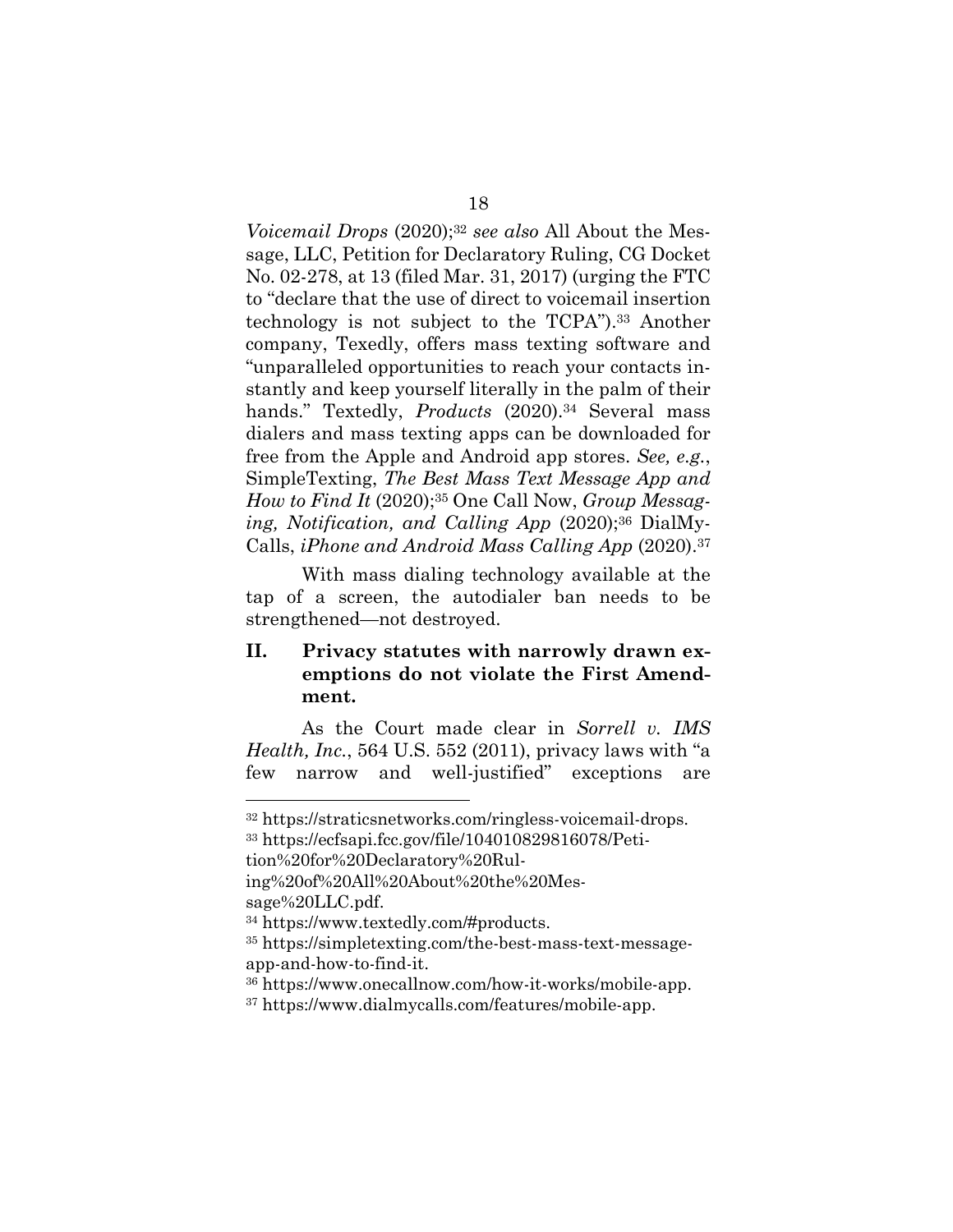constitutionally permissible and serve important governmental interests. *Id.* at 573. Indeed, the constitutionality of most federal and state privacy laws is not in question, and few First Amendment challenges to privacy laws have ever succeeded. The outcome in *Sorrell* was the exception that proves the rule: the Court struck down Vermont's law because it did not go far enough to protect privacy—the law "made prescriberidentifying information available to an almost limitless audience" and only excluded "a narrow class of disfavored speakers*." Id*. at 573.

The TCPA autodialer ban is the opposite of the statute at issue in *Sorrell*. The TCPA broadly prohibits robocalls, with a few narrow exceptions. The TCPA does not target a small group for disfavored treatment and is not riddled with exceptions. Nor does the TCPA pose a risk of viewpoint discrimination. There is simply no basis to strike down the autodialer ban.

In fact, the plaintiffs in this case (and defendants in other cases who have challenged the constitutionality of the TCPA) do not advocate for greater privacy protection. These challengers want the Court to strike down the autodialer ban in its entirety so that everyone can make automated calls without prior consent—the exact behavior that the TCPA was enacted to limit. "It is always somewhat counterintuitive to argue that a law violates the First Amendment by abridging *too little* speech." *Williams-Yulee v. Florida Bar*, 575 U.S. 433, 448 (2015) (emphasis in original). Accordingly, "the First Amendment imposes no freestanding 'underinclusiveness limitation.'" *Id.* at 449 (quoting *R.A.V. v. St. Paul*, 505 U.S. 377, 387 (1992)). Rather, "underinclusiveness can raise 'doubts about whether the government is in fact pursuing the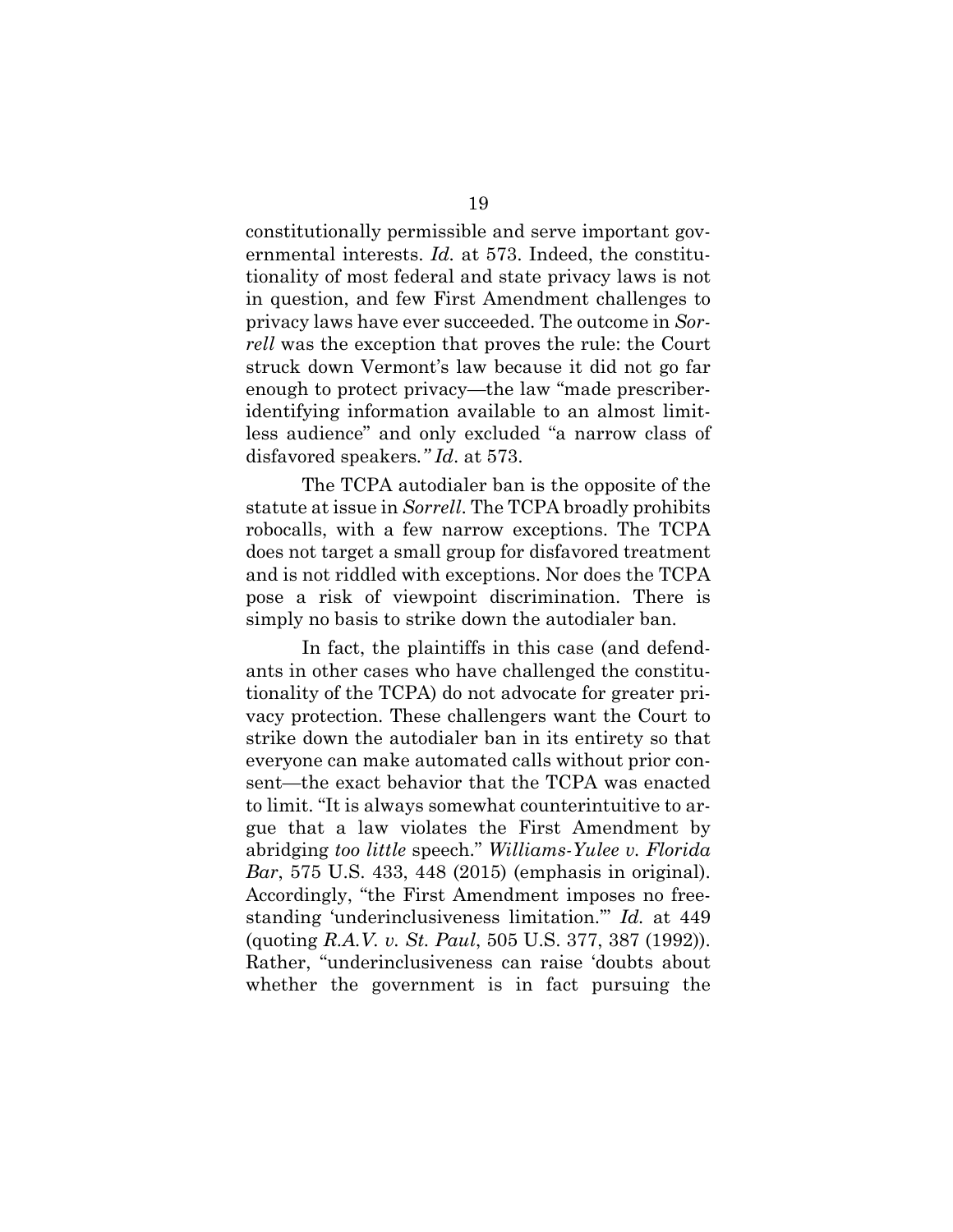interest it invokes, rather than disfavoring a particular speaker or viewpoint.'" *Id*. at 448 (quoting *Brown v. Entertainment Merchants Ass'n*, 564 U.S. 786, 802  $(2011)$ ).

In general, privacy statutes limit invasive business practices and give individuals rights to protect their personal information. The privacy interests at stake often vary depending on the type of business conduct involved, the personal information at issue, and the relationship between the entity engaging in the invasive conduct and the individual whose privacy is at risk. Thus, privacy statutes are necessarily tailored to these distinctions. The Court upheld a tailored privacy law in *Florida Bar v. Went For It, Inc.*, 515 U.S. 618 (1995), which restricted a specific group (attorneys) from soliciting another specific group (accident and disaster victims) concerning a specific topic (the accident or disaster) based on the particular invasiveness of the practice. *Id.* at 626–27. Other federal privacy statutes also make distinctions based on privacy interests and have either been upheld against First Amendment challenges or not challenged at all. *Dahlstrom v. Sun-Times Media, LLC*, 777 F.3d 937 (7th Cir.), *cert. denied*, 136 S. Ct. 689 (2015) (upholding the Driver's Privacy Protection Act's prohibition on disclosure of personal information obtained from motor vehicle records despite 14 exceptions that permitted disclosure under circumstances unlikely to threaten individual's personal safety); *Maryland v. Universal Elections, Inc.*, 729 F.3d 370 (4th Cir. 2013) (upholding the TCPA identity disclosure provision); *Nat'l Cable & Telecomms. Ass'n v. FCC*, 555 F.3d 996 (D.C. Cir. 2009) (upholding a regulation requiring telecommunications carriers to obtain opt-in consent before disclosing customer information); *Mainstream Mktg. Servs., Inc. v.*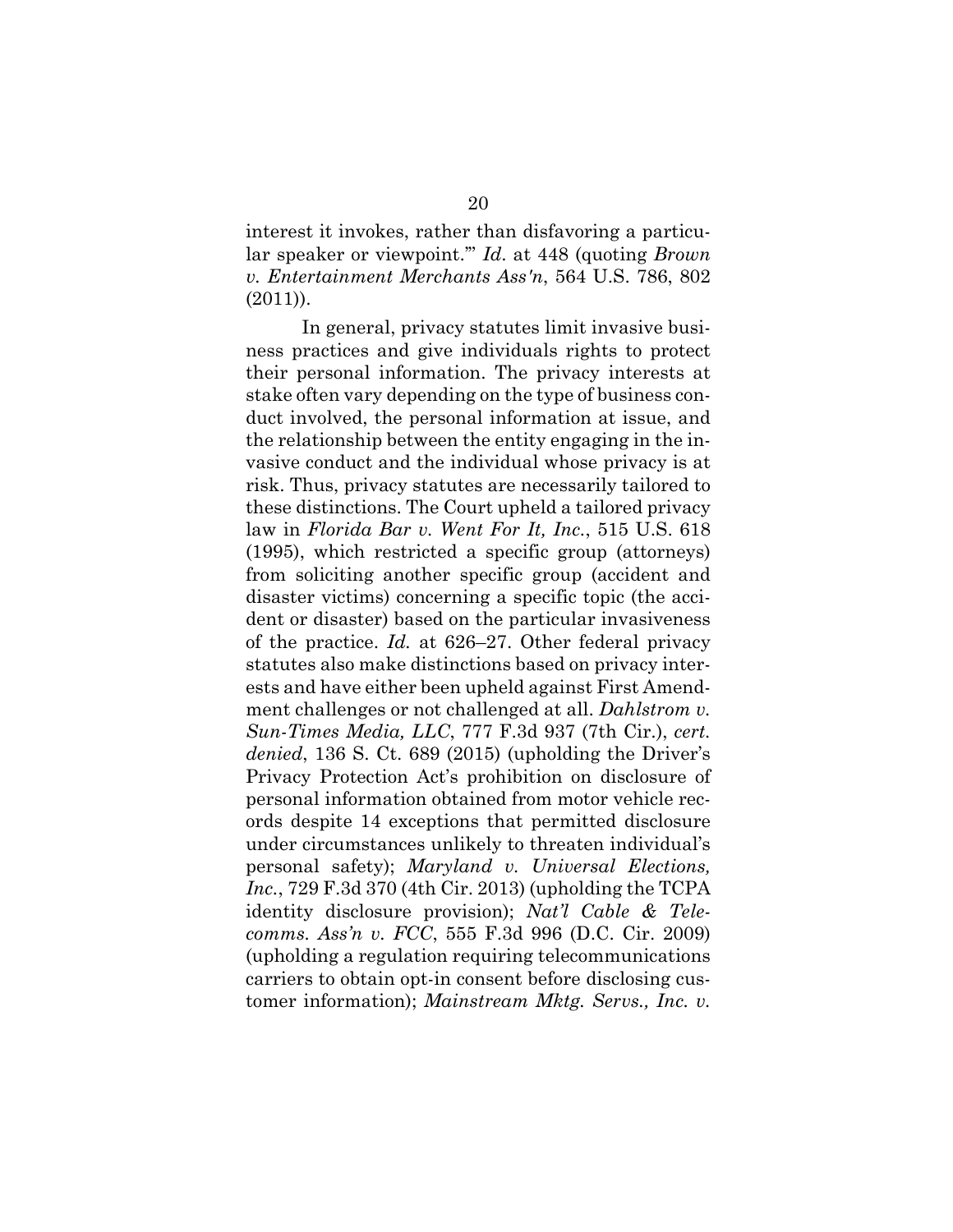*FTC*, 358 F.3d 1228 (10th Cir.), *cert. denied*, 543 U.S. 812 (2004) (upholding the TCPA Do-Not-Call list); *Missouri ex rel. Nixon v. Am. Blast Fax, Inc.*, 323 F.3d 649 (8th Cir. 2003), *cert. denied sub. nom.*, *Fax.com, Inc. v. Missouri ex rel. Nixon*, 540 U.S. 1104 (2004) (upholding the TCPA ban on unsolicited fax advertisements against a content-based challenge); *Moser v. FCC*, 46 F.3d 970 (9th Cir.), *cert. denied*, 515 U.S. 1161 (1995) (upholding the original TCPA autodialer ban); *King v. Gen. Info. Servs., Inc.*, 903 F. Supp. 2d 303 (E.D. Pa. 2012) (upholding the disclosure requirements provision of the Fair Credit Reporting Act against underinclusive challenge because it contained limited exceptions to a general rule and was part of a coherent policy on uses of consumer reports).

Narrow exemptions from a general prohibition that directly advance the government's interest do not undermine the effectiveness of a regulatory scheme. For example, in *Metromedia, Inc. v. City of San Diego*, 453 U.S. 490 (1981), the Court found that banning "offsite" billboards and not "onsite" billboards was constitutional because prohibition of offsite advertising was "directly related" to the city's stated objectives in traffic safety and aesthetics—and the interests advanced by the ban on offsite advertising were "not altered by the fact that the ordinance is underinclusive because it permits onsite advertising." *Id*. at 511.<sup>38</sup> Similarly, the TCPA autodialer ban is "directly related" to—and significantly advances—the government's interest in protecting consumer privacy. None

<sup>38</sup> All but two justices agreed that the onsite-offsite distinction was constitutional, though the Court did invalidate the statute in *Metromedia* on other grounds.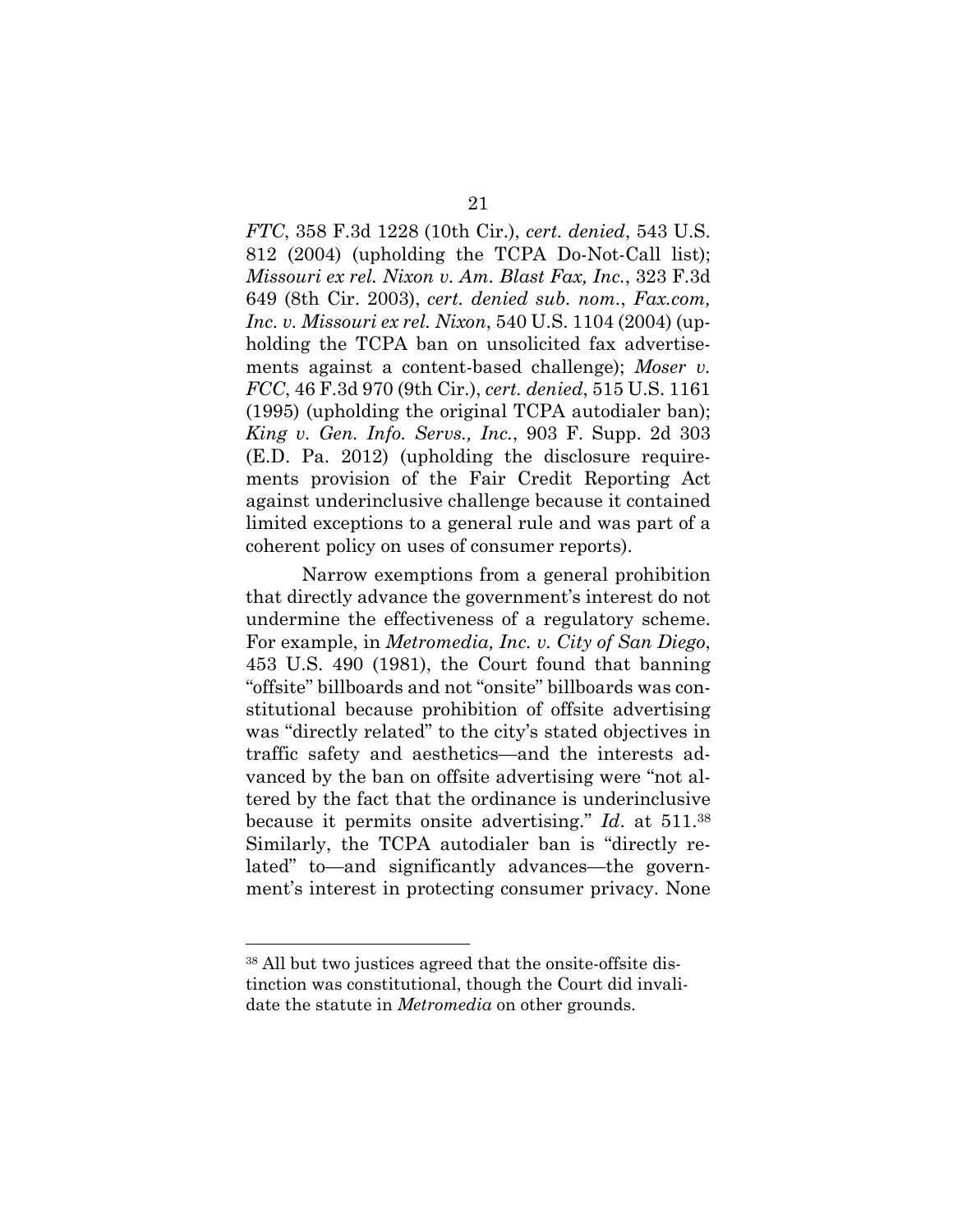of the exemptions alter the fact that the ban prohibits billions of unwanted robocalls each year.

Indeed, the Court has only granted First Amendment challenges to privacy statutes twice once because the law did not adequately protect privacy (*Sorrell*), and once because the law limited press freedom (*Bartnicki*).<sup>39</sup> In *Sorrell*, the Court invalidated a Vermont statute that restricted pharmacies' disclosure of information about the drugs individual physicians prescribed their patients, and restricted pharmaceutical manufacturers' use of this information to market new drugs to the physicians. 564 U.S. at 558–59. The statute contained numerous exceptions that allowed the prescriber-identifying data to be disclosed or used for many different purposes, including for "health care research;" to enforce "compliance" with preferred drug lists; for communications about care management and treatment options; for "law enforcement operations;" and for "purposes otherwise provided by law." *Id*. at 559–60. The statute also authorized funds for an "evidence-based prescription drug education program" that would promote generic drugs to prescribers, *id*. at 560, and included formal legislative findings that acknowledged that pharmaceutical manufacturers were the "only paying customers" of the data brokers who purchased prescriberidentifying data from pharmacies. *Id*. at 564.

<sup>39</sup> In a divided opinion in *Bartnicki v. Vopper*, 532 U.S. 514 (2001), the Court found that the Wiretap Act's prohibition on intentional disclosure of unlawfully intercepted communications could not be applied to a media outlet reporting on a matter of public concern (assuming they played no part in the illegal interception). *Id.* at 528–35.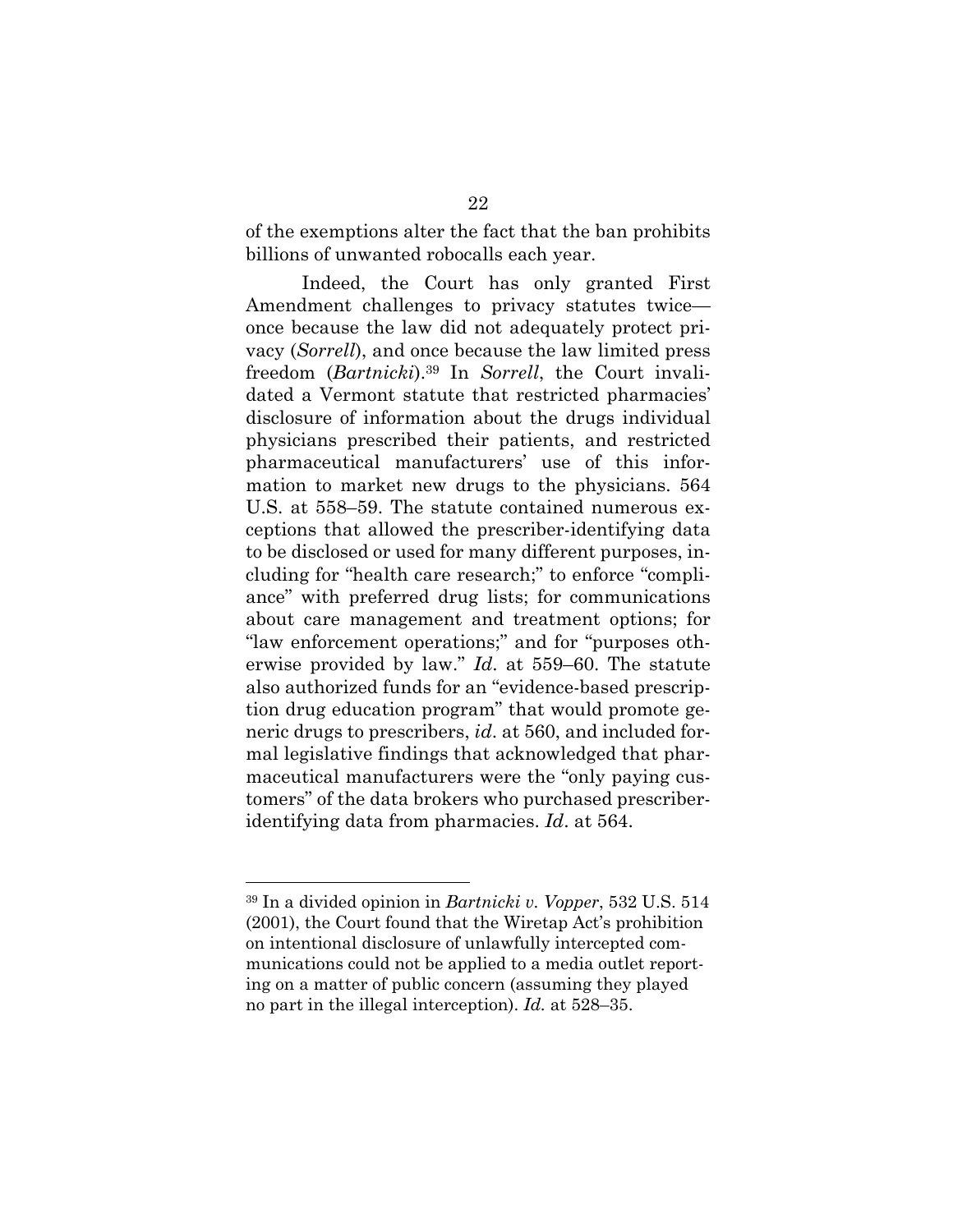The Court invalidated the Vermont law in *Sorrell* because it burdened the speech of a specific, disfavored group of speakers, and did not significantly advance the State's purported interest: physician confidentiality. The narrow drafting of the prohibition, combined with the numerous exceptions, led the Court to conclude that the law "disfavors specific speakers, namely pharmaceutical manufacturers" because the law, in effect, prevented the manufacturers from obtaining or using information that "may be used by a wide range of other speakers." *Id*. at 564. The Court also found that the statute was "*designed*" to "target [pharmaceutical companies] and their messages for disfavored treatment." *Id*. at 565 (emphasis added). Because the law allowed "anyone for any reason save one" to use prescriber-identifying data, the Court found that the statute protected only "a limited degree of privacy," further indicating that the State's goal was to "burden[] disfavored speech by disfavored speakers" and not to protect privacy. *Id*. at 572.

Other underinclusive and invalid content-based speech restrictions have been struck down under the same logic as *Sorrell*: the statute targets a small group for disfavored treatment while exempting everyone else, and thus fails to promote the government's purported interest. *City of Cincinnati v. Discovery Network*, *Inc.*, 507 U.S. 410, 416-17 (1993) (striking down a prohibition on displaying commercial handbills in newsracks because the law removed only a small fraction of racks from the streets—62 out of 1,500-2,000 and thus did not sufficiently impact street aesthetics); *Ark. Writers' Project, Inc. v. Ragland*, 481 U.S. 221, 229 (1987) (invalidating a tax that "targed[ed] a small group within the press" for disfavored treatment based on the content of the publication); *Minneapolis Star &*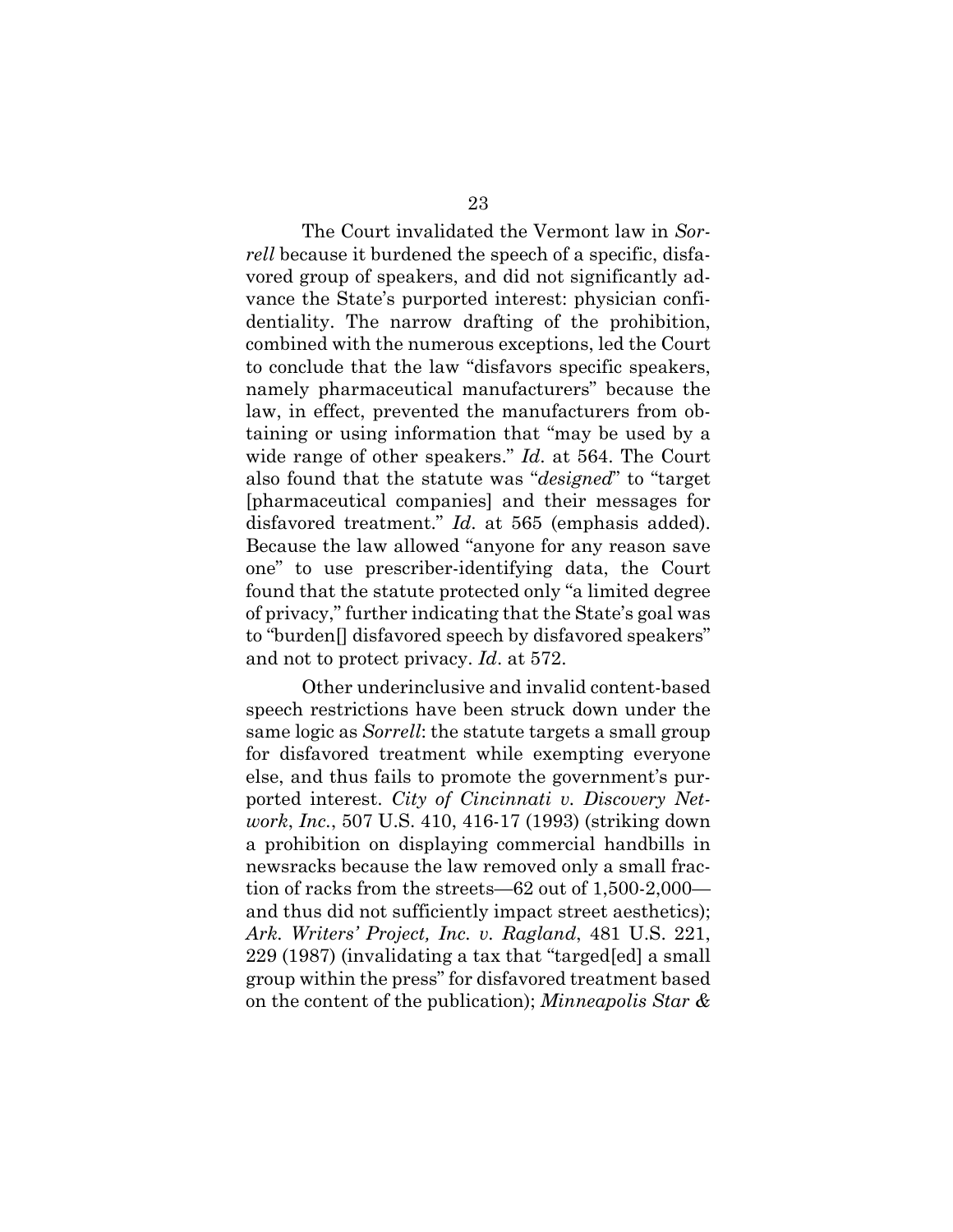*Tribune Co. v. Minn. Comm'r of Revenue*, 460 U.S. 575, 592 (1983) (invalidating a tax that targeted only a small group of newspaper publishers because it "selects a narrowly defined group to bear the full burden" and was "more a penalty for the few" than an attempt to address any legitimate state interest). Other fatally underinclusive statutes are so riddled with exemptions promoting contradictory interests that the law fails to promote any legitimate interest. *Reed v. Town of Gilbert*, 135 S. Ct. 2218, 2231-32 (2015) (invalidating a ban on outdoor signs with 23 exemptions and content-based rules because the content-based rules had no relation to aesthetics or safety); *Greater New Orleans Broad. Ass'n v. United States*, 527 U.S. 173, 190 (1999) (invalidating federal ban on casino advertising because the law was "so pierced by exemptions and inconsistencies" that the law did not promote a coherent policy).

But the *Sorrell* Court distinguished the statute at issue in that case with privacy statutes that have "only a few narrow and well-justified" exceptions. *Id*. at 573 (referring, as an example, to the Health Insurance Portability and Accountability Act of 1996, 42 U.S.C. § 1320d-2; 45 CFR pts. 160 and 164 (2010)). The Court stated that a "statute of that type would present quite a different case from the one presented here." *Id.* Indeed, unlike the Vermont law at issue in *Sorrell,* the TCPA broadly prohibits privacy-invading conduct with only a few narrow exemptions. The number of robocalls that the TCPA prohibits—on the order of tens of billions a year—far surpasses the number of calls it permits through exemptions.

The *Sorrell* Court also noted that not "all privacy measures must avoid content-based rules"—only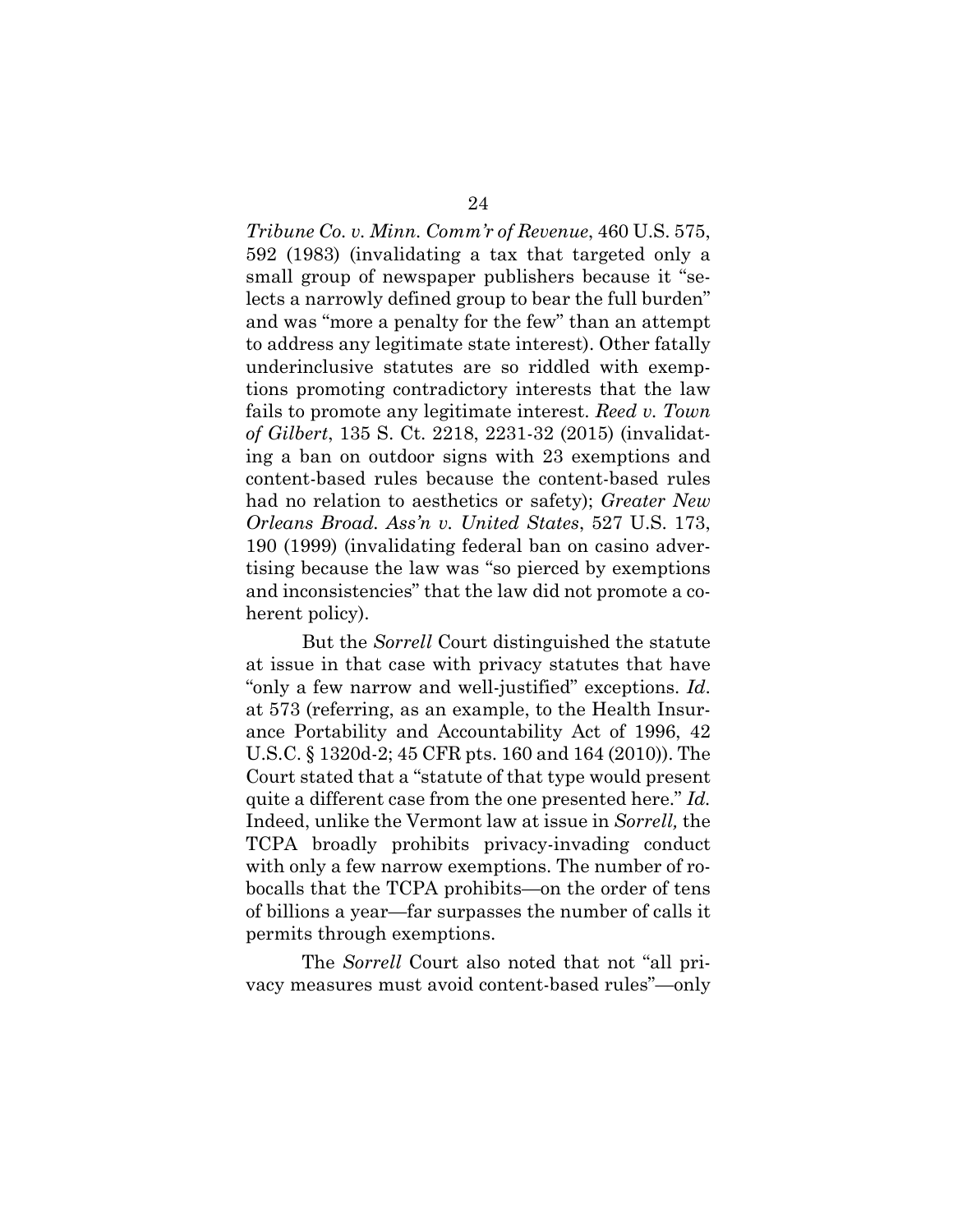that the content-based rules must be "drawn to serve the State's asserted interest" and not be a cloak for viewpoint discrimination. *Id*. at 574. The governmentdebt exemption merely extends the federal government's immunity to third parties when they act on the government's behalf to collect a debt. Pet'rs' Br. 29 (citing *Campbell-Ewald Co.* v. *Gomez*, 136 S. Ct. 663, 672–74 (2016)). More importantly, the governmentdebt exemption does not lend itself to viewpoint discrimination. The TCPA is a generally applicable ban on use of autodialers by all callers and the government-debt exemption is not related to any viewpoint. There is no greater potential for viewpoint-based discrimination after the 2015 amendment than there was before.

## **III. If the government-debt exemption is found unconstitutional, the exemption should be severed.**

The autodialer ban should not be invalidated even if the Court finds that the government-debt exemption is constitutionally flawed. The autodialer ban was in force for nearly twenty-five years before Congress added the government-debt exemption in 2015, and Congress included a severability clause. Severance would restore the TCPA to its status as a contentneutral time, place, or manner restriction. Severance would also directly address underinclusiveness by once again applying the ban to all callers.

When faced with a constitutional flaw in a statute, the "normal rule" is to "limit the solution to the problem" by "severing any problematic portions while leaving the remainder intact." *Free Enter. Fund v. Pub. Co. Accounting Oversight Bd.*, 561 U.S. 447, 508 (2010) (internal quotation marks and citations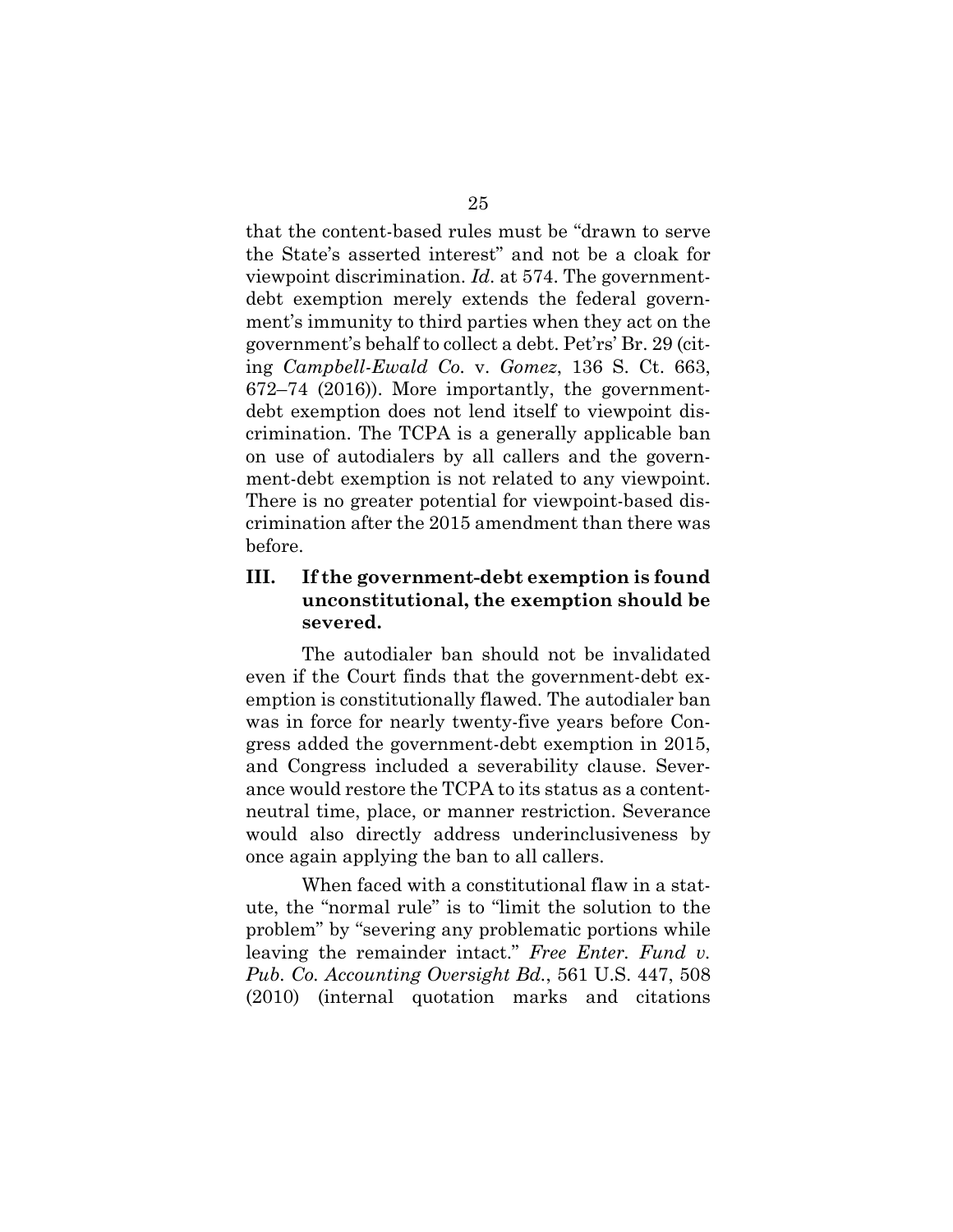omitted). There is a presumption of severability "unless it is evident that the Legislature would not have enacted those provisions which are within its power, independently of that which is not." *Alaska Airlines, Inc. v. Brock*, 480 U.S. 678, 684 (1987). The invalid part of a statute "may be dropped if what is left is fully operative as a law." *Id*.

Perhaps the greatest evidence in favor of severance is that Congress did enact the TCPA without the government-debt exemption. The TCPA was fully operative for more than two decades without the exemption and the exemption for government-debt-collection calls has only been in force for a few years. A minor amendment to an otherwise constitutional law, passed decades after the original enactment, should not take down an act of Congress.

Nothing that Congress has done in the last three decades indicates that it intended for the autodialer ban to be invalidated if an exception is found unconstitutional. In fact, Congress explicitly drafted the TCPA to be a "reasonable time, place and manner restriction" that did "not discriminate based on the content of the message" and applied "equally whether the automated message is made for commercial, political, charitable, or other purposes." S. Rep. 102-178, at 4. Congress took steps to ensure that the TCPA's exemptions were consistent with the First Amendment. Congress granted the FCC authority to exempt certain calls from the ban only if the calls were "not considered a nuisance or invasion of privacy, or for noncommercial calls, consistent with the free speech protections embodied in the First Amendment of the Constitution." TCPA § 2(13). The severability clause in the Communications Act, of which the TCPA is a part,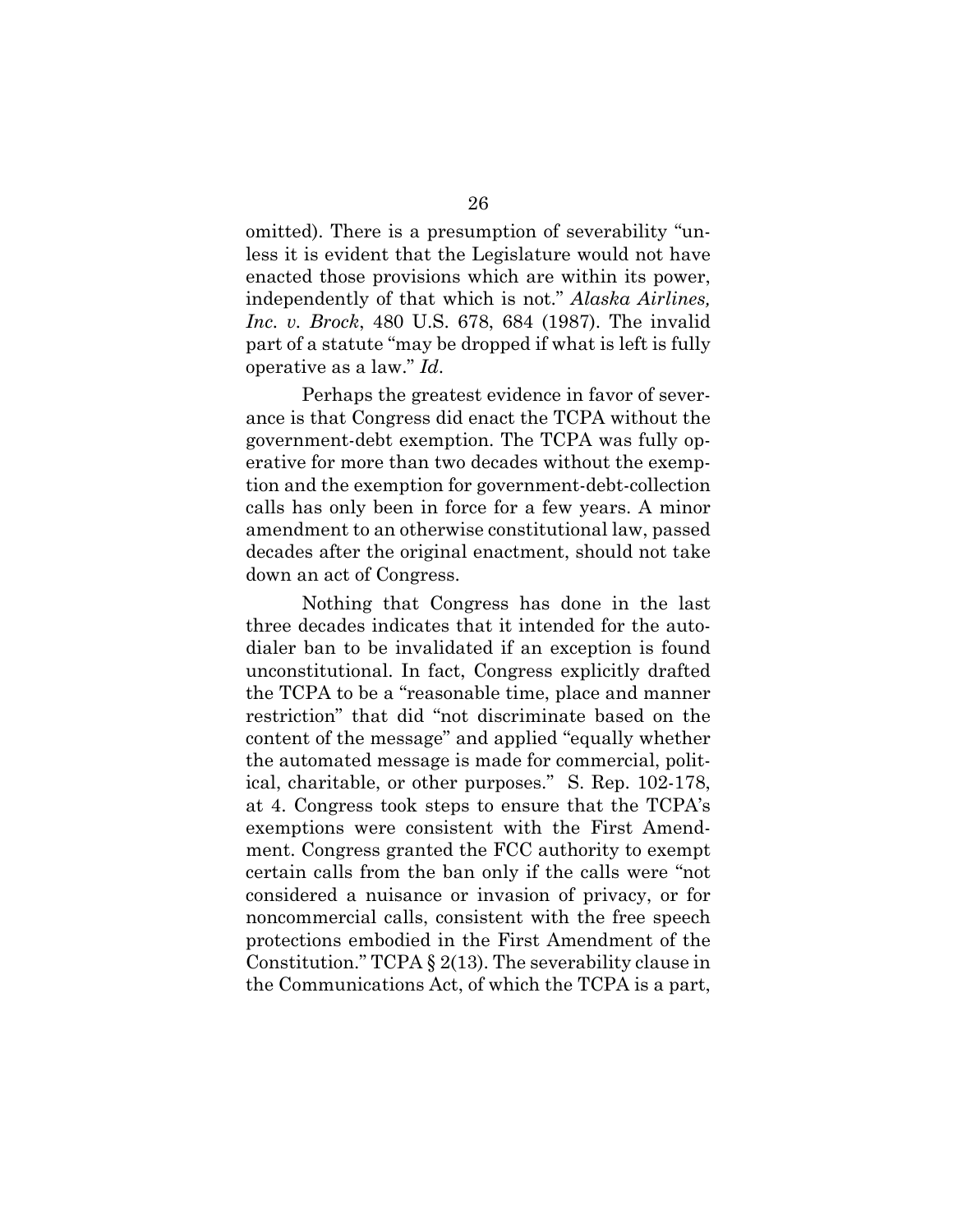is further evidence that Congress preferred severance of an unconstitutional exemption to complete invalidation. 47 U.S.C. § 608. A severability clause in a statute "creates a presumption that Congress did not intend the validity of the statute in question to depend on the validity of the constitutionally offensive provision." *Alaska Airlines*, 480 U.S. at 686.

The autodialer ban would be "fully operative as law" if the Court severs the government-debt exemption. *Id.* at 684. Lower courts have universally upheld the original autodialer ban as a content-neutral time, place, or manner restriction. Severance would simply restore the law to its previously constitutional form. The Ninth Circuit first upheld the law shortly after enactment. *Moser v. FCC*, 46 F.3d 970 (9th Cir.), *cert. denied*, 515 U.S. 1161 (1995). After this Court decided *Reed,* and right before Congress added the government debt exception, the Ninth Circuit reaffirmed *Moser*. *Gomez v. Campbell-Ewald Co.*, 768 F.3d 871, 876-77 (9th Cir. 2014), *aff'd on other grounds*, 136 S. Ct. 663 (2016). The Ninth Circuit affirmed the constitutionality of the original autodialer ban for a third (and fourth) time when considering challenges to the postamended statute. *Duguid v. Facebook*, *Inc.,* 926 F.3d 1146, 1157 (9th Cir. 2019), *petition for cert. pending*, No. 19-511 (filed Oct. 17, 2019) ("Excising the debt-collection exception preserves the fundamental purpose of the TCPA and leaves us with the same content-neutral TCPA that we upheld—in a manner consistent with *Reed*—in *Moser* and *Gomez*."); *Gallion v. United States*, 772 Fed. App'x. 604, 606 (9th Cir. 2019), *petition for cert. pending*, No. 19-575 (filed Nov. 1, 2019). Every other court to consider the issue has agreed with *Moser*. *See Woods v. Santander Consumer USA Inc.*, No. 14-cv-02104, 2017 WL 1178003, at \*4 (N.D. Ala.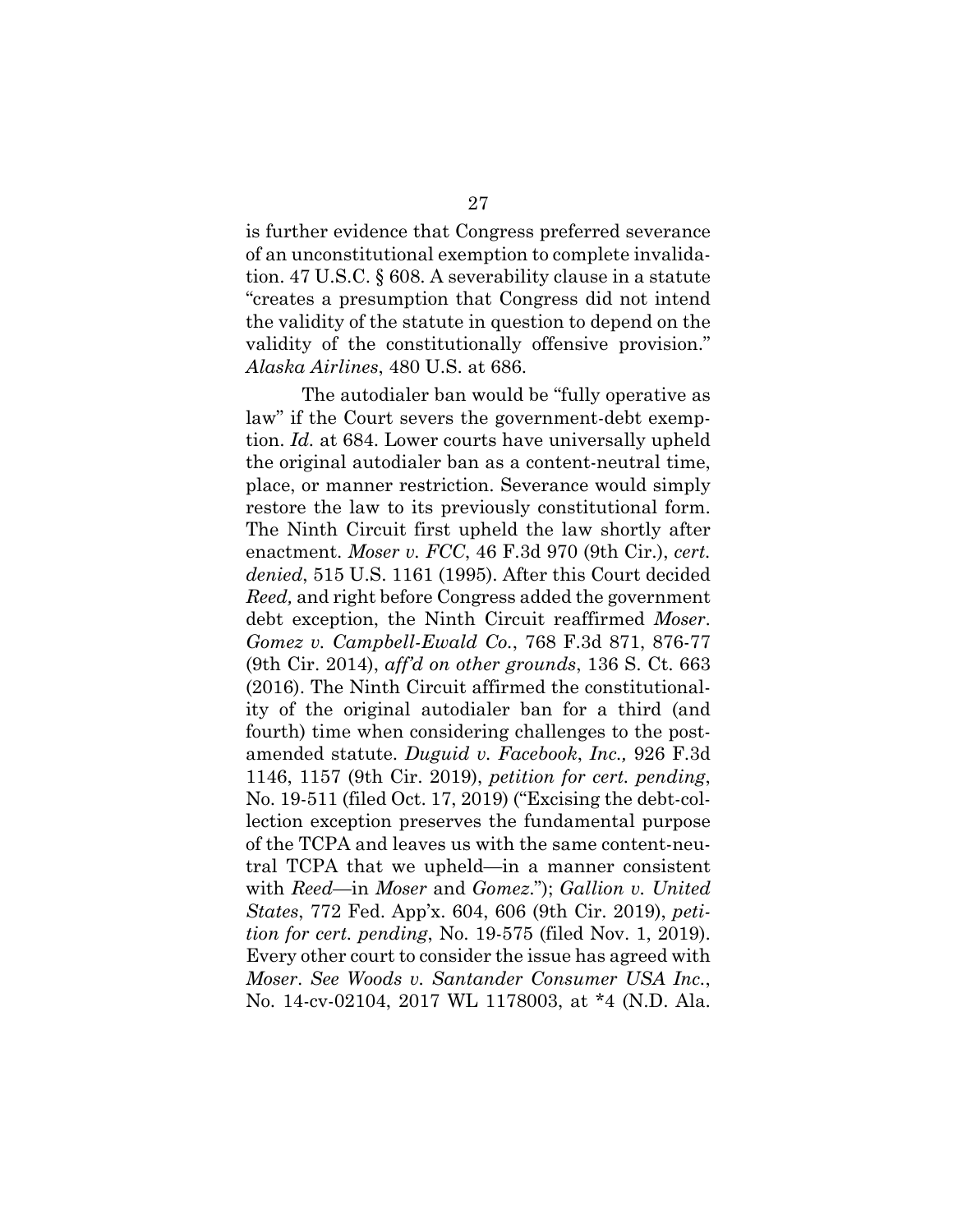Mar. 30, 2017);*Wreyford v. Citizens for Transp. Mobility, Inc.*, 957 F. Supp. 2d 1378 (N.D. Ga. 2013), *mot. for cert. of appeal denied*, 2013 WL 12063934 (N.D. Ga. Sep. 24, 2013); *Strickler v. Bijora, Inc.*, No. 11-cv-3468, 2012 WL 5386089, at \*6 (N.D. Ill. Oct. 30, 2012); *Maryland v. Universal Elections*, 787 F. Supp. 2d 408, 418 (D. Md. 2011); *Abbas v. Selling Source, LLC*, No. 09 cv-3413, 2009 WL 4884471, at \*8 (N.D. Ill. Dec. 14, 2009); *Margulis v. P & M Consulting, Inc.*, 121 S.W.3d 246, 252 (Mo. Ct. App. 2003).

Severance would also directly resolve any underinclusiveness in the current statutory scheme. Respondents concede that Congress has the authority to regulate robocalls; they only argue that the law should not exempt callers seeking to collect a government debt. The simple and most straightforward remedy is to remove the exemption and subject the debt collectors to the same ban as other callers, as they were before 2015—not to allow everyone to engage in the conduct Congress prohibited as an unwarranted invasion of privacy.